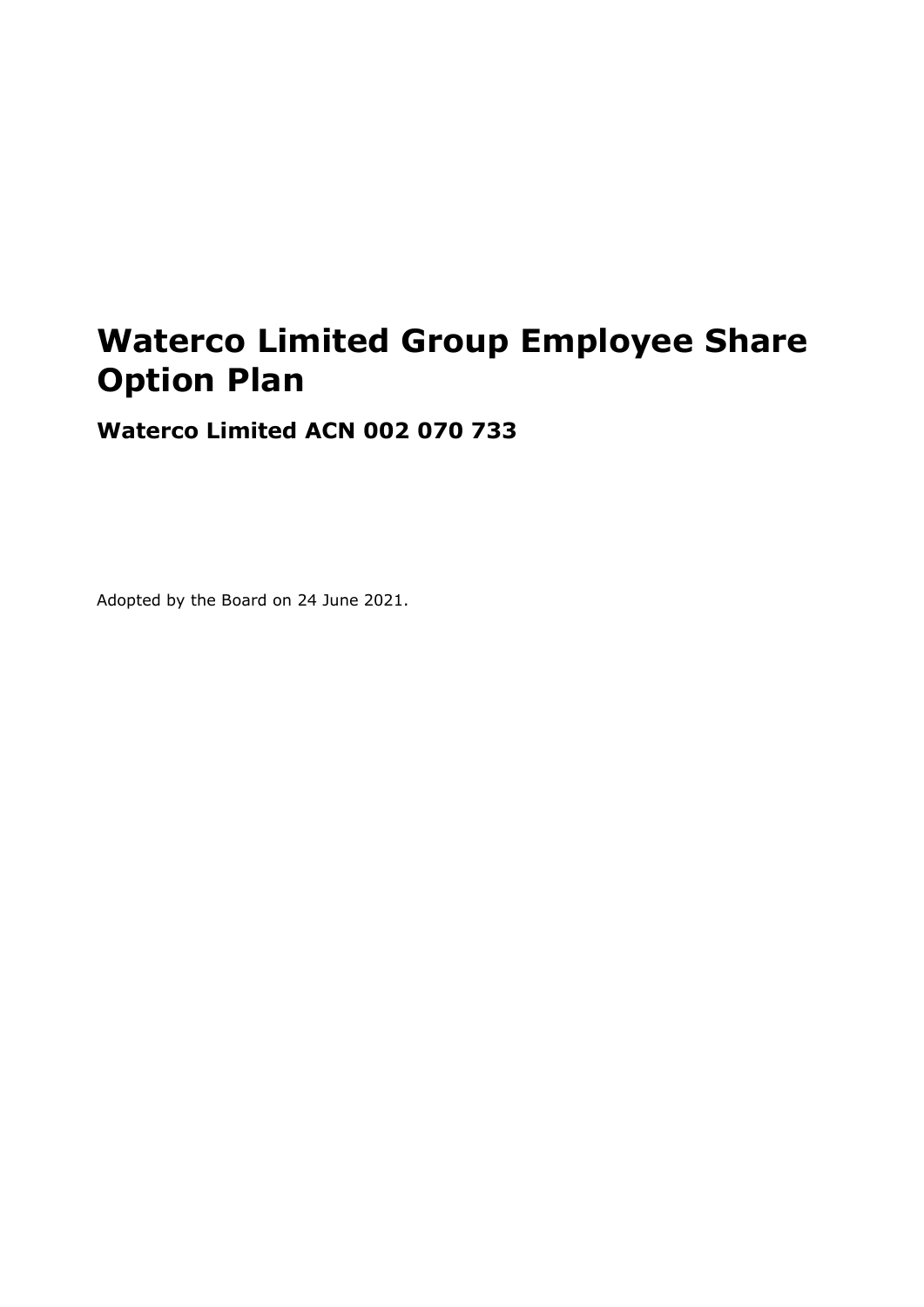# **Contents**

| 1.                              | <b>Purpose</b>                                                                                                                                        | 4                       |                                                                     |
|---------------------------------|-------------------------------------------------------------------------------------------------------------------------------------------------------|-------------------------|---------------------------------------------------------------------|
| 1.1<br>1.2<br>1.3               | Name<br>Objects of the Plan<br>Commencement                                                                                                           |                         | 4<br>4<br>4                                                         |
| 2.                              | <b>Operation of the Plan</b>                                                                                                                          | 4                       |                                                                     |
| 3.                              | <b>Invitation</b>                                                                                                                                     | 4                       |                                                                     |
| 3.1<br>3.2<br>3.3               | Eligibility<br>Invitation<br>Terms of Invitation                                                                                                      |                         | 4<br>4<br>$\overline{4}$                                            |
| 4.                              | <b>Application</b>                                                                                                                                    | 5                       |                                                                     |
| 4.1<br>4.2<br>4.3<br>4.4        | Form<br>Bound<br>When the Application Form must be received<br>Acceptance of Application in whole or in part                                          |                         | $\frac{5}{5}$<br>5<br>5                                             |
| 5.                              | <b>Issue of Options</b>                                                                                                                               | 5                       |                                                                     |
| 5.1<br>5.2<br>5.3<br>5.4        | Issue of Options<br>Eligible Employee becomes Participant<br>Company to give notice of issue<br>Rights attaching to Options                           |                         | $\frac{5}{5}$<br>5<br>5                                             |
| 6.                              | <b>Vesting of Options</b>                                                                                                                             | 6                       |                                                                     |
| 6.1<br>6.2<br>6.3<br>6.4<br>6.5 | <b>Vesting Conditions</b><br>Company to give notice of Vest<br>Board may accelerate Vesting<br>Buy back or cancel Vested Options<br>Unvested Options  |                         | 6<br>$\begin{array}{c} 6 \\ 6 \end{array}$<br>$\boldsymbol{6}$<br>6 |
| 7.                              | <b>Exercise of Options</b>                                                                                                                            | 6                       |                                                                     |
| 7.1<br>7.2<br>7.3<br>7.4<br>7.5 | How to exercise Options<br>Bound by Exercise Restrictions<br>Payment of Exercise Price<br>Failure to pay Exercise Price<br>Unexercised Vested Options |                         | 6<br>$\boldsymbol{6}$<br>6<br>$\overline{7}$<br>$\overline{7}$      |
| 8.                              |                                                                                                                                                       |                         |                                                                     |
|                                 | <b>Delivery</b>                                                                                                                                       | 7                       |                                                                     |
| 8.1<br>8.2<br>8.3               | Delivery of Option Shares<br>Holding of Options and Option Shares<br>Nominee                                                                          |                         | 7<br>$\boldsymbol{7}$<br>$\overline{7}$                             |
| 9.                              | <b>Rights and obligations in respect of Option Shares</b>                                                                                             | $\overline{\mathbf{z}}$ |                                                                     |
| 9.1<br>9.2<br>9.3<br>9.4        | Dividends and voting rights<br>Option Shares to rank equally<br>Quotation<br><b>Transaction costs</b>                                                 |                         | 7<br>$\overline{7}$<br>$\overline{7}$<br>8                          |
| 10.                             | <b>Cash settlement</b>                                                                                                                                | 8                       |                                                                     |
| 10.1<br>10.2                    | General<br>Board discretion                                                                                                                           |                         | 8<br>8                                                              |
| 11.                             | Lapse or clawback for fraud or breach                                                                                                                 | 8                       |                                                                     |
| 11.1<br>11.2                    | Board discretion to lapse<br>Clawback                                                                                                                 |                         | 8<br>8                                                              |
| 12.                             | <b>Disposal Restrictions may apply</b>                                                                                                                | 9                       |                                                                     |
| 12.1                            | <b>Disposal Restrictions</b>                                                                                                                          |                         | 9                                                                   |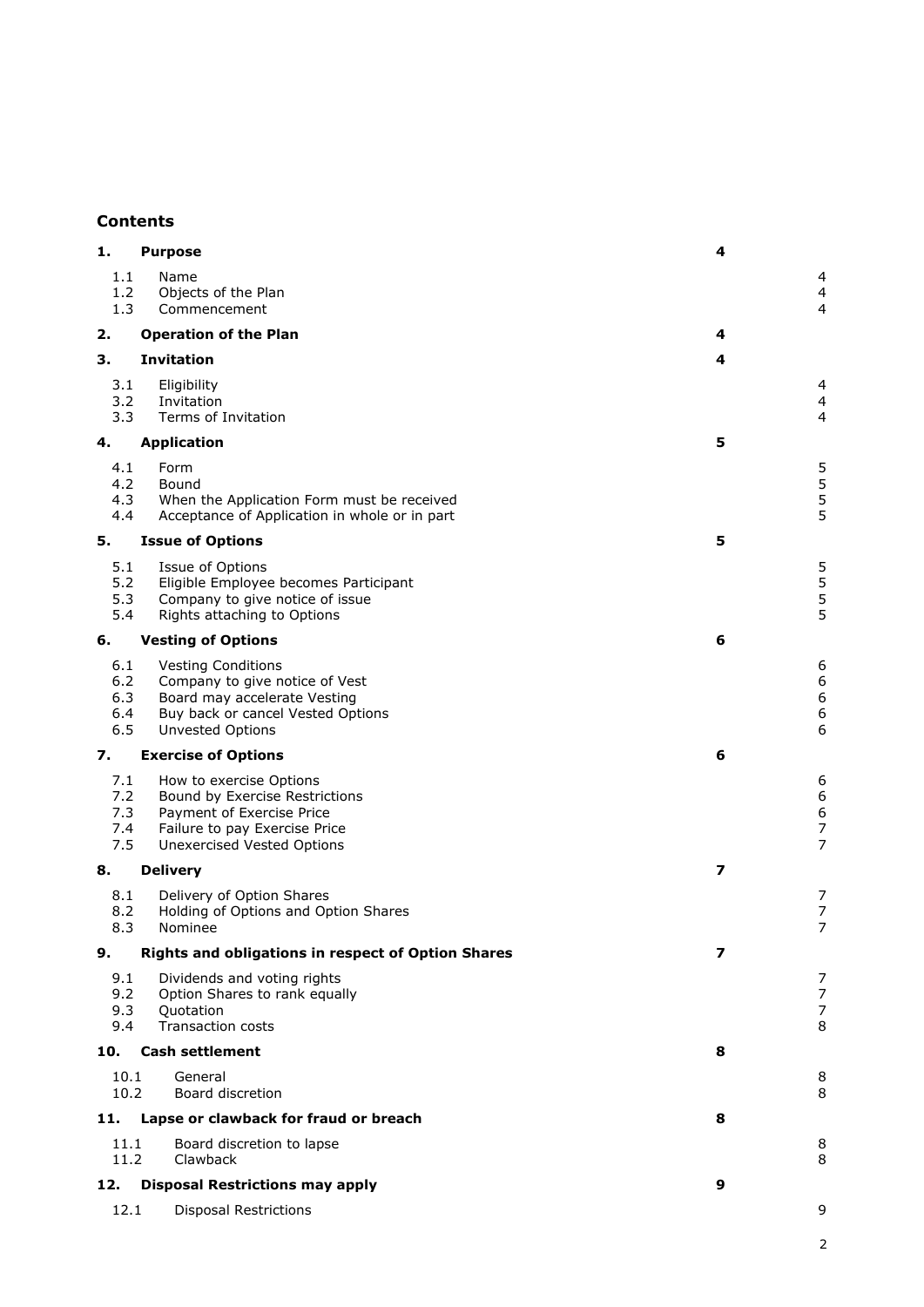| 12.2<br>12.3                                 | Arrangements to enforce Disposal Restrictions<br>Expiration of Disposal Restrictions                                                                                                                      |    | 9<br>g                           |
|----------------------------------------------|-----------------------------------------------------------------------------------------------------------------------------------------------------------------------------------------------------------|----|----------------------------------|
| 13.                                          | <b>Employment</b>                                                                                                                                                                                         | 9  |                                  |
| 13.1                                         | Termination of employment                                                                                                                                                                                 |    | g                                |
| 14.                                          | New issues, reorganisation of capital and Change of Control Event                                                                                                                                         | 9  |                                  |
| 14.1<br>14.2<br>14.3<br>14.4                 | New issues<br>Reorganisation of capital<br>Adjustments<br>Change of Control Event                                                                                                                         |    | 9<br>9<br>10<br>10               |
| 15.                                          | <b>Taxes and duties</b>                                                                                                                                                                                   | 10 |                                  |
| 16.                                          | <b>Administration of the Plan</b>                                                                                                                                                                         | 10 |                                  |
| 16.1<br>16.2<br>16.3<br>16.4<br>16.5<br>16.6 | Board to administer Plan<br>Delegation of Board powers and discretions<br>Documents<br>Foreign government requirements and sub-plans<br>Decisions of the Board final<br>Suspension or termination of Plan |    | 10<br>10<br>10<br>11<br>11<br>11 |
| 17.                                          | <b>Limitations on capital</b>                                                                                                                                                                             | 11 |                                  |
| 18.                                          | <b>Amendments to the Plan</b>                                                                                                                                                                             | 11 |                                  |
| 18.1<br>18.2                                 | Board may amend<br>No alteration to existing rights                                                                                                                                                       |    | 11<br>11                         |
| 19.                                          | <b>General Provisions</b>                                                                                                                                                                                 | 12 |                                  |
| 19.1<br>19.2<br>19.3<br>19.4<br>19.5         | Rights of Participants<br>Attorney<br><b>Notices</b><br>Changes to the Applicable Law<br>Governing Law and Jurisdiction                                                                                   |    | 12<br>12<br>12<br>13<br>13       |
| 20.                                          | <b>Definitions and Interpretation</b>                                                                                                                                                                     | 13 |                                  |
| 20.1<br>20.2<br>20.3                         | Definitions<br>Interpretation<br><b>Effect of Plan Rules</b>                                                                                                                                              |    | 13<br>16<br>16                   |
|                                              | <b>SCHEDULE 1 - Market Price Option scheme</b>                                                                                                                                                            | 17 |                                  |
|                                              | <b>SCHEDULE 2 - Template Application Form</b>                                                                                                                                                             | 18 |                                  |
|                                              | <b>SCHEDULE 3 - Template Option Issue Notice</b>                                                                                                                                                          | 20 |                                  |
|                                              | <b>SCHEDULE 4 - Template Vesting Notice</b>                                                                                                                                                               | 22 |                                  |
|                                              | <b>SCHEDULE 5 - Template Exercise Notice</b>                                                                                                                                                              | 24 |                                  |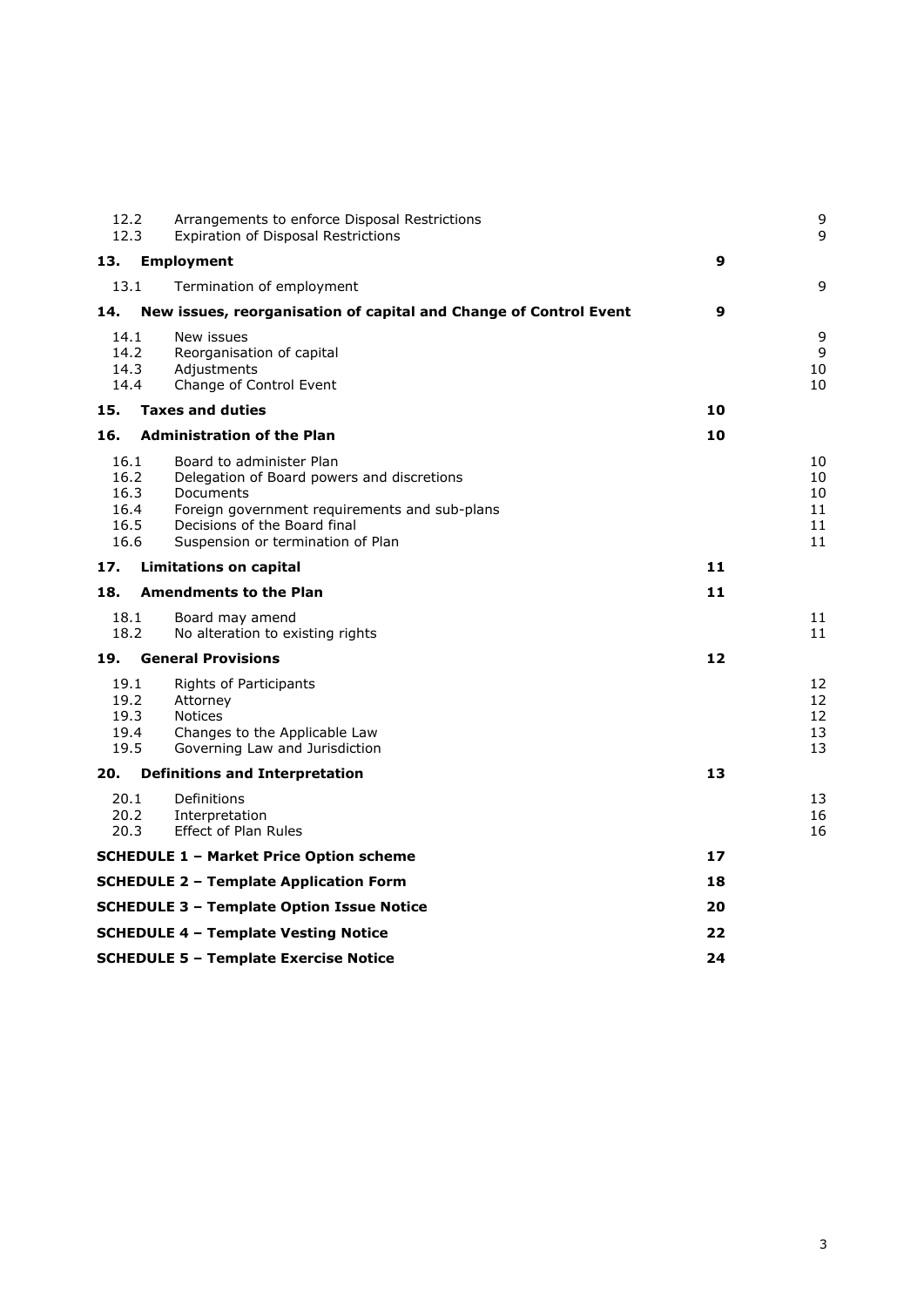# <span id="page-3-0"></span>**1. Purpose**

# <span id="page-3-1"></span>**1.1 Name**

The Plan Name is the Waterco Limited Group Employee Share Option Plan.

# <span id="page-3-2"></span>**1.2 Objects of the Plan**

The objects of the Plan are to assist the Company to reward employees by allowing them to participate in the growth of the Company.

# <span id="page-3-3"></span>**1.3 Commencement**

The Plan commences on the date determined by the Board.

# <span id="page-3-4"></span>**2. Operation of the Plan**

The Plan must be operated in accordance with these Plan Rules which bind the Company Group and each Participant.

# <span id="page-3-5"></span>**3. Invitation**

# <span id="page-3-6"></span>**3.1 Eligibility**

Only Eligible Employees may participate in the Plan.

# <span id="page-3-7"></span>**3.2 Invitation**

The Board may, from time to time and at its absolute discretion, invite an Eligible Employee to participate in the Plan.

# <span id="page-3-8"></span>**3.3 Terms of Invitation**

Subject to these Plan Rules, an Invitation may be issued to an Eligible Employee on such terms and conditions as the Board determines at its absolute discretion, provided the Invitation:

(a) is made in writing and specifies:

- (i) the number of Options that may be applied for;
- (ii) any Exercise Price;
- (iii) any Vesting Conditions;
- (iv) the Expiration Date;
- (v) any Exercise Restrictions;
- (vi) any Exercise Period;
- (vii) any Disposal Restrictions;
- (viii) the specific additional terms set out in Schedule 1 (for a Market Price Option only);
- (ix) the Invitation Lapse Date;
- (x) any other specific terms and conditions that apply to the Options;
- (b) is accompanied by an Application Form; and
- (c) includes any document required to be provided by law or regulatory authority.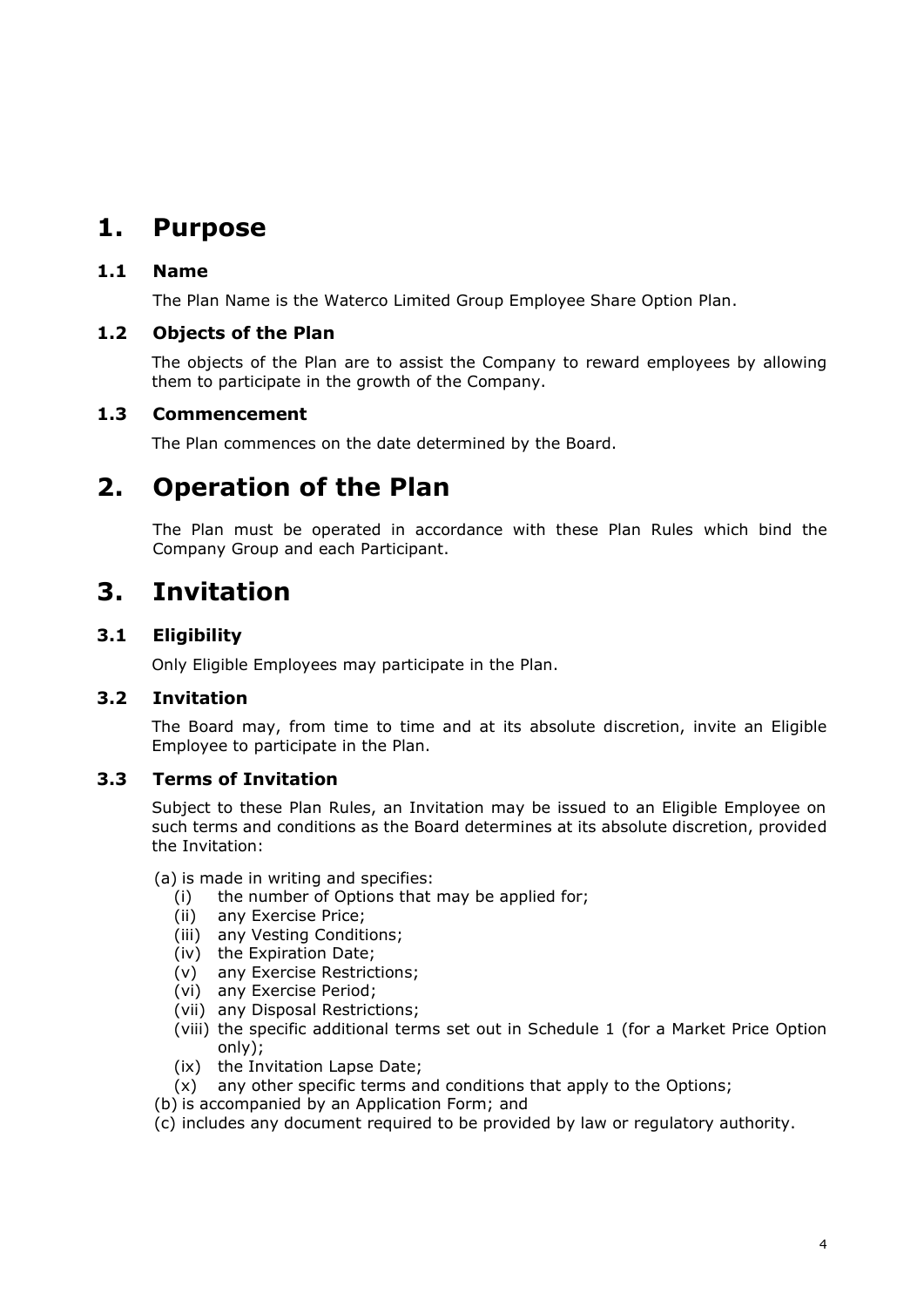# <span id="page-4-0"></span>**4. Application**

# <span id="page-4-1"></span>**4.1 Form**

On receipt of an Invitation, an Eligible Employee may apply to participate in the Plan on the terms specified in the Invitation by completing the Application Form and submitting it to the Company before the Invitation Lapse Date.

# <span id="page-4-2"></span>**4.2 Bound**

On submitting an Application Form in accordance with this Rule [4,](#page-4-0) an Eligible Employee is deemed to have agreed to be bound by:

(a) the Invitation; (b) these Plan Rules; and (c) all Applicable Laws.

# <span id="page-4-3"></span>**4.3 When the Application Form must be received**

Unless determined otherwise at the Board's absolute discretion, if an Application Form is not submitted by the Invitation Lapse Date, the Invitation lapses.

# <span id="page-4-4"></span>**4.4 Acceptance of Application in whole or in part**

The Board may determine at its absolute discretion that an application made by way of Application Form and submitted in accordance with Rule [4.1](#page-4-1) will not be accepted in whole or in part by the Company.

# <span id="page-4-5"></span>**5. Issue of Options**

# <span id="page-4-6"></span>**5.1 Issue of Options**

Subject to any Applicable Laws and the specific terms included in the Invitation, as soon as reasonably practicable following acceptance of an Application Form in accordance with Rule [4.4,](#page-4-4) the Company will issue to the Participant the number of Options specified in an Application Form that the Board has accepted.

# <span id="page-4-7"></span>**5.2 Eligible Employee becomes Participant**

On the issue of Options to an Eligible Employee, the Eligible Employee becomes a Participant and is bound by the Plan Rules.

# <span id="page-4-8"></span>**5.3 Company to give notice of issue**

The Company shall give notice to the Participant of the number and date of issue of the Options within ten (10) business days.

# <span id="page-4-9"></span>**5.4 Rights attaching to Options**

The Options:

- (a) do not confer any rights on the Participant either as a member or creditor of the Company;
- (b) are unlisted;
- (c) are unsecured;
- (d) are not transferrable except at the approval of the Board; and
- (e) must not be sold, assigned or otherwise disposed of or Encumbered by the Participant.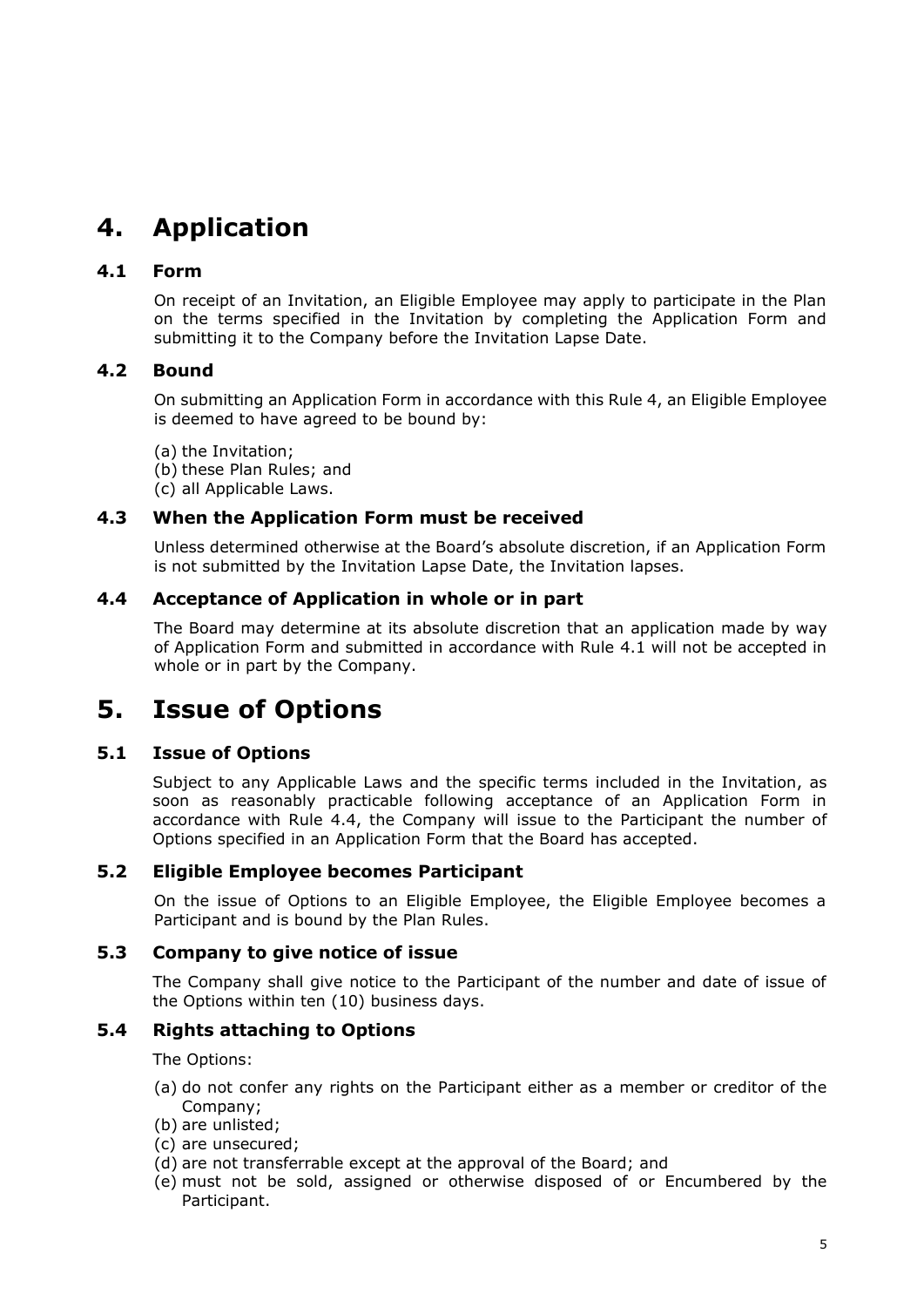# <span id="page-5-0"></span>**6. Vesting of Options**

# <span id="page-5-1"></span>**6.1 Vesting Conditions**

The Options shall Vest subject to the Vesting Conditions (if any) set out in the Invitation being met.

# <span id="page-5-2"></span>**6.2 Company to give notice of Vest**

The Company shall give a Vesting Notice to the Participant within ten (10) business days of the Vesting Date.

# <span id="page-5-3"></span>**6.3 Board may accelerate Vesting**

Notwithstanding any Vesting Conditions set out in the Invitation not being met, the Board may determine in its absolute discretion to Vest all or some of the Unvested Options.

# <span id="page-5-4"></span>**6.4 Buy back or cancel Vested Options**

Subject to Rule [10,](#page-7-1) the Company may buy back or cancel some or all of the Vested Options in exchange for their market value.

# <span id="page-5-5"></span>**6.5 Unvested Options**

If some or all of the Options do not Vest by the end of the Vesting Period, those Unvested Options will lapse immediately.

# <span id="page-5-6"></span>**7. Exercise of Options**

# <span id="page-5-7"></span>**7.1 How to exercise Options**

Subject to any Exercise Restrictions, on receipt of a Vesting Notice, the Participant may exercise the Vested Options during the Exercise Period:

- (a) by giving the Company a signed Exercise Notice; or
- (b) in such other way as determined by the Board, at its absolute discretion, and as set out in the Invitation.

# <span id="page-5-8"></span>**7.2 Bound by Exercise Restrictions**

If a Participant purports to exercise an Option in contravention of any applicable Exercise Restriction, the Option will be deemed to have been exercised on the first date the Exercise Restriction ceases to apply, subject to payment of the relevant Exercise Price.

# <span id="page-5-9"></span>**7.3 Payment of Exercise Price**

The Company shall instruct the Participant within ten (10) business days:

- (a) that payment is required and, if so, the due date for payment and the method for the Participant making payment; or
- (b) if the Company is to satisfy the exercised Options in cash in accordance with Rule 10.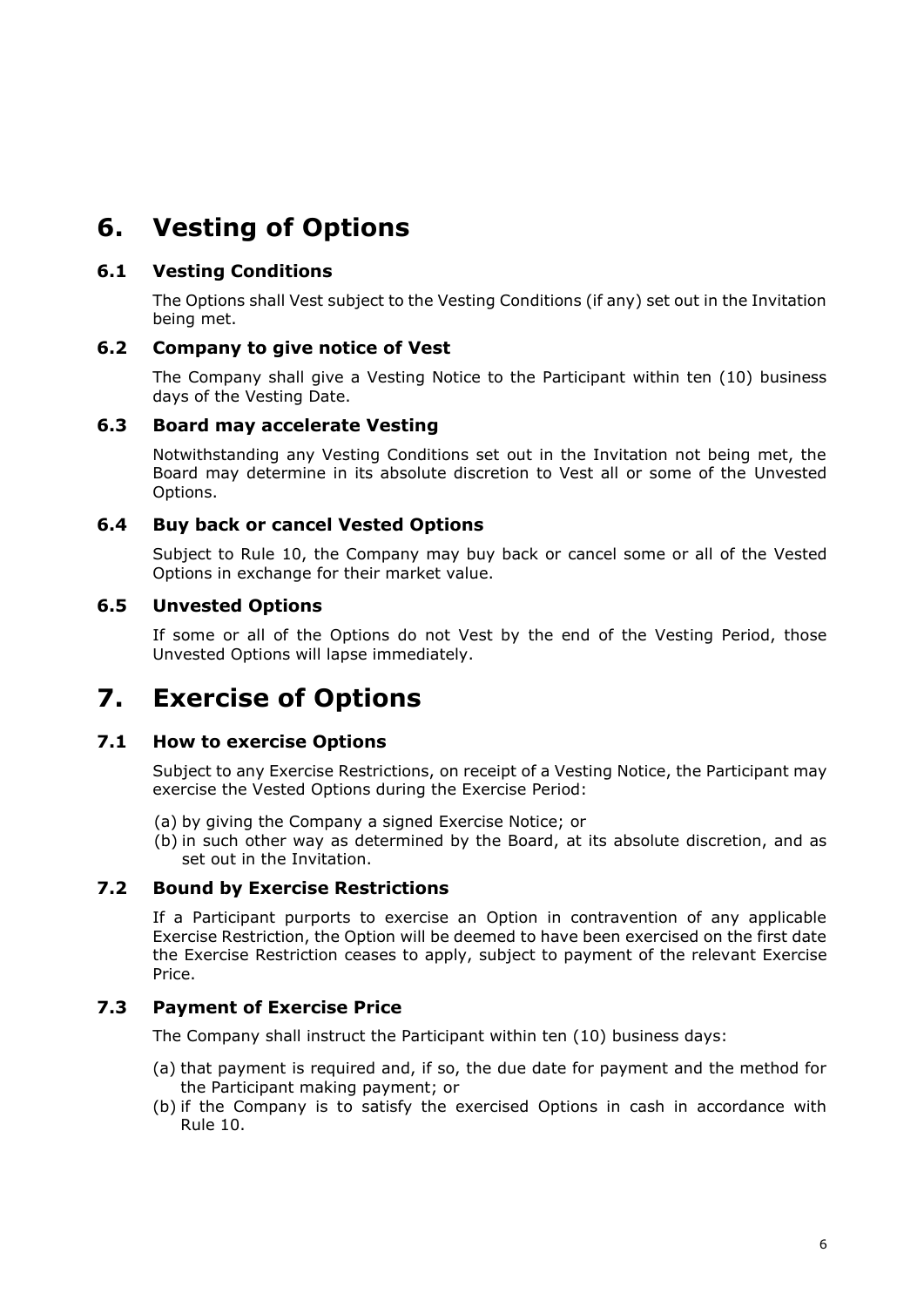# <span id="page-6-0"></span>**7.4 Failure to pay Exercise Price**

If the Participant fails to pay the Exercise Price for any of the Option Shares in respect of which Vested Options have been exercised within the time frame, and in the manner, instructed by the Company in accordance with Rule 7.3, the Participant's entitlement to such Option Shares will lapse even though the Expiration Date of the Vested Options may not have passed.

# <span id="page-6-1"></span>**7.5 Unexercised Vested Options**

If some or all of the Vested Options are not exercised by the end of the Expiration Date, those Vested Options will lapse immediately.

# <span id="page-6-2"></span>**8. Delivery**

# <span id="page-6-3"></span>**8.1 Delivery of Option Shares**

Subject to any Applicable Laws, as soon as reasonably practicable following receipt of an Exercise Notice in accordance with Rule [7.1](#page-5-7) and payment of the Exercise Price by the Participant, the Company will, or will cause the relevant party to, deliver to the extent that it has accepted such Exercise Notice, that number of Option Shares that have been exercised.

# <span id="page-6-4"></span>**8.2 Holding of Options and Option Shares**

The Board may determine at its absolute discretion how Options and Option Shares are to be held under the Plan.

# <span id="page-6-5"></span>**8.3 Nominee**

A Participant is not permitted to have Option Shares issued, allotted or transferred to any other person or associated body corporate unless the Board, at its absolute discretion, determines otherwise.

# <span id="page-6-6"></span>**9. Rights and obligations in respect of Option Shares**

# <span id="page-6-7"></span>**9.1 Dividends and voting rights**

Subject to the terms of any Invitation, a Participant is entitled to:

(a) receive any Dividend or other distribution or entitlement; and (b) exercise any voting rights,

in respect of Option Shares held by that Participant.

# <span id="page-6-8"></span>**9.2 Option Shares to rank equally**

Option Shares delivered in accordance with this Rule [9](#page-6-6) will rank equally with all existing Shares from the date of delivery of such Option Shares to the Participant.

# <span id="page-6-9"></span>**9.3 Quotation**

If other Shares are officially quoted on an Approved Stock Exchange at the time of issue, the Company must, within any time frame required by the Listing Rules, apply for official quotation of any Option Shares issued or delivered under this Plan.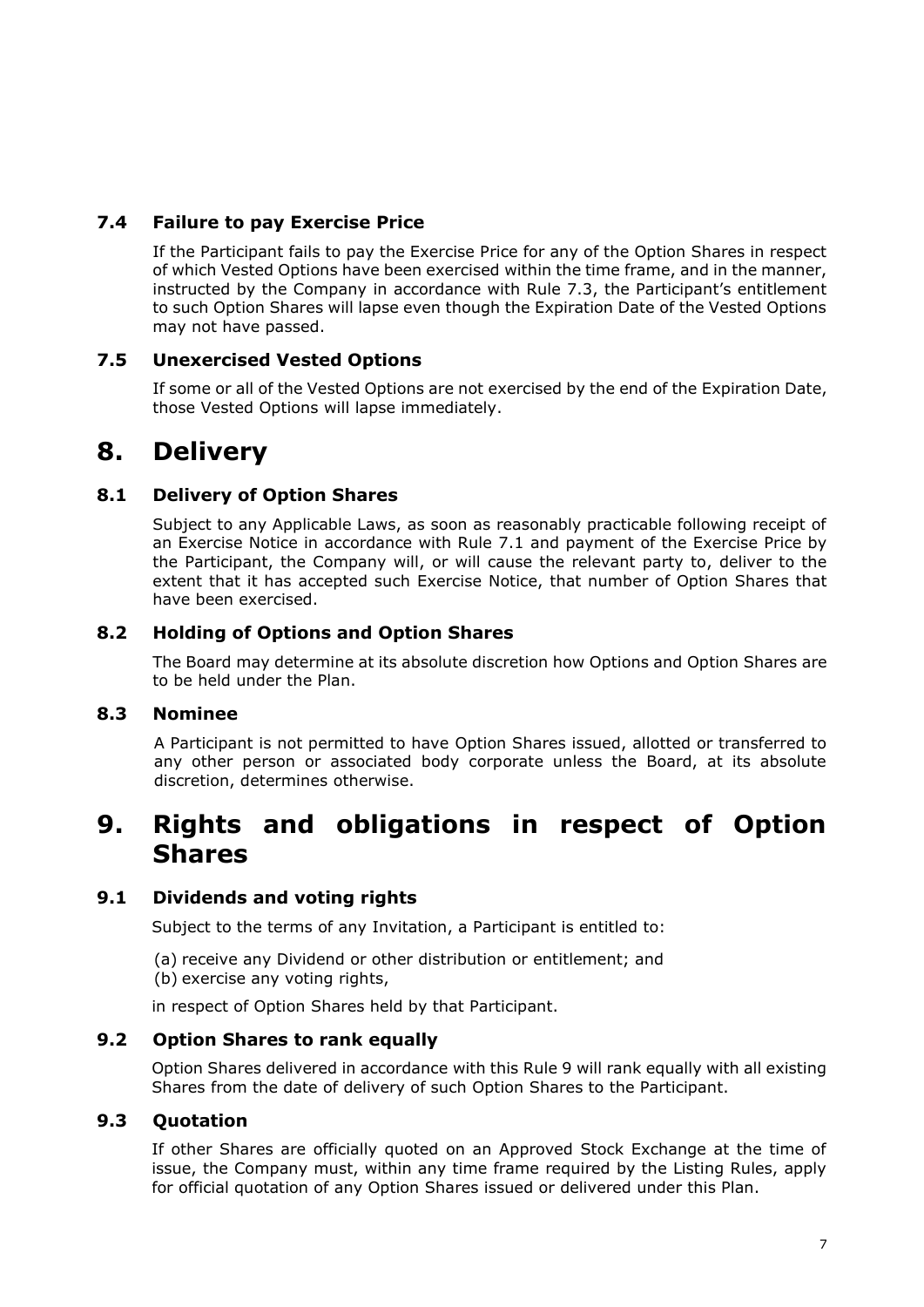# <span id="page-7-0"></span>**9.4 Transaction costs**

The Company may, but is not required to, bear all brokerage, commission or other transaction costs (if any) payable by a Participant in relation to the delivery under the Plan of Option Shares.

# <span id="page-7-1"></span>**10. Cash settlement**

#### <span id="page-7-2"></span>**10.1 General**

Provided such discretion was stated in the Invitation, exercised Options may be satisfied at the absolute discretion of the Company in cash rather than Option Shares by payment to the Participant of the Cash Equivalent Value.

#### <span id="page-7-3"></span>**10.2 Board discretion**

The Board retains its absolute discretion as to how the Cash Equivalent Value is determined for the purpose of Rule [10.1.](#page-7-2)

# <span id="page-7-4"></span>**11. Lapse or clawback for fraud or breach**

#### <span id="page-7-5"></span>**11.1 Board discretion to lapse**

Where, in the opinion of the Board, a Participant has committed an act which:

- (a) constitutes fraud, or dishonest or gross misconduct in relation to the affairs of any member of the Company Group;
- (b) brings any member of the Company Group into disrepute;
- (c) is in breach of their obligations to the Company Group;
- (d) fails to perform any other act reasonably and lawfully requested of the Participant; or
- (e) has the effect of delivering a strong Company Group performance in a manner which is unsustainable or involves unacceptably high risk,

the Board may make a determination under Rule [18.2](#page-10-6) to ensure that no unfair benefit is obtained by the Participant.

# <span id="page-7-6"></span>**11.2 Clawback**

Where, in the opinion of the Board:

- (a) an Option which would not have otherwise Vested, Vests or may Vest, as a result directly or indirectly of:
	- (i) the fraud, dishonestly or breach of obligations (including, without limitation, a material misstatement of financial information) of any person; or
	- (ii) any other action or omission (whether intentional or inadvertent) of any person,

the Board may make a determination under Rule [18.2](#page-10-6) to ensure that no unfair benefit is obtained by any Participant; or

- <span id="page-7-9"></span><span id="page-7-8"></span><span id="page-7-7"></span>(b) an Option that may otherwise have Vested, has Unvested directly or indirectly as a result of any circumstance referred to in this Rule [11.2,](#page-7-6) the Board may reconsider the level of satisfaction of the applicable Vesting Conditions and may:
	- (i) reinstate and Vest any Option that may have lapsed to the extent that the Board determines appropriate in the circumstances;
	- (ii) make a new issue of Options that reflect the terms of the original Options; or
	- (iii)a combination of the above Rules  $11.2(b)(i)$  $11.2(b)(i)$  $11.2(b)(i)$  and  $11.2(b)(ii)$ .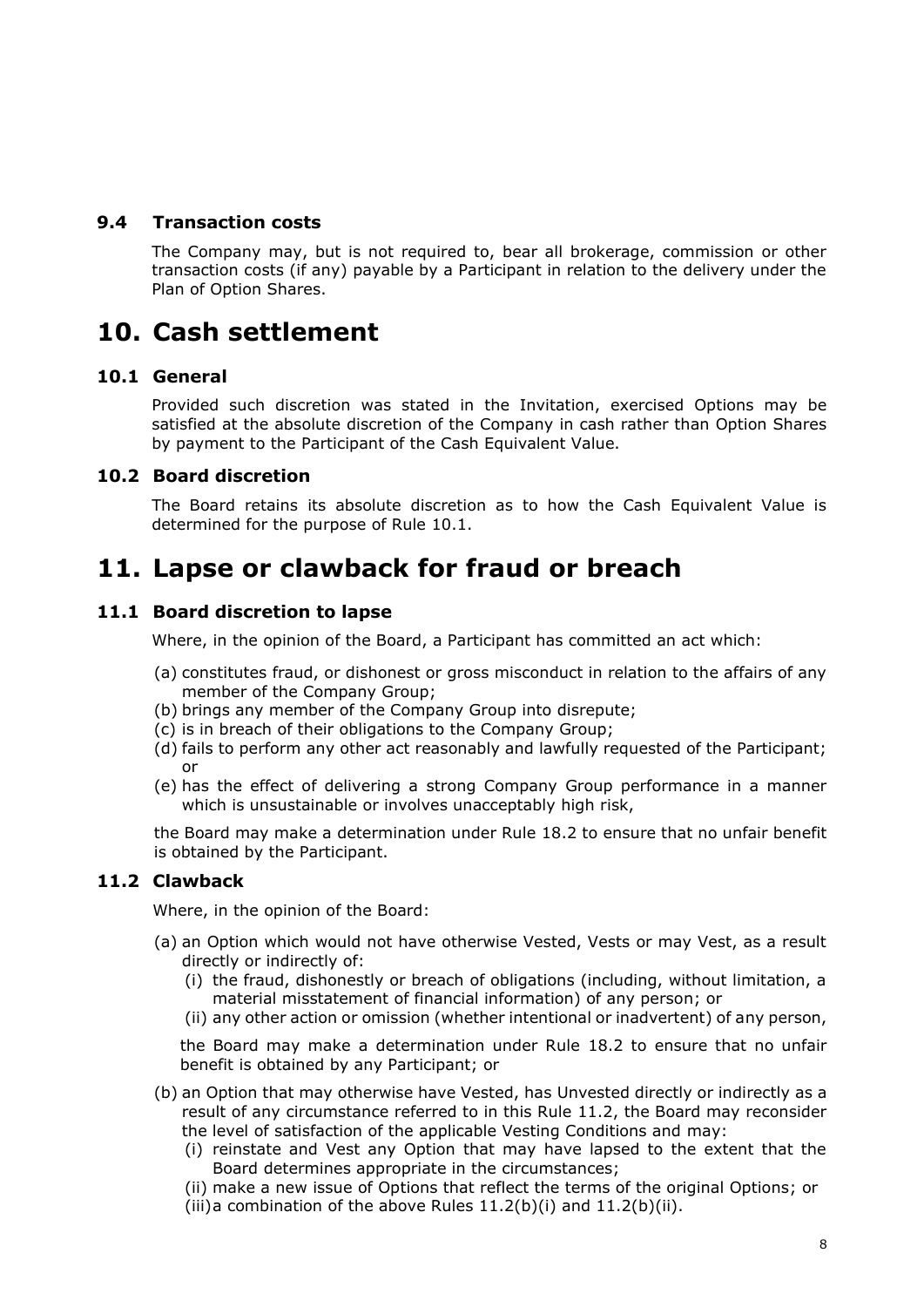# <span id="page-8-0"></span>**12. Disposal Restrictions may apply**

# <span id="page-8-1"></span>**12.1 Disposal Restrictions**

- (a) The Board may, at its absolute discretion, determine that Disposal Restrictions apply to some or all Options or Option Shares and may determine the terms and conditions of such Disposal Restrictions.
- (b) If Disposal Restrictions apply to Options or Option Shares, a Participant must not dispose of or otherwise deal with, or purport to deal with or Encumber, the relevant Options or Option Shares for the period the Disposal Restrictions apply unless otherwise as required or approved by the Board.

# <span id="page-8-2"></span>**12.2 Arrangements to enforce Disposal Restrictions**

The Company is entitled to make any arrangements it considers necessary to enforce any Disposal Restrictions and Participants are bound by those arrangements and must take any steps reasonably required by the Company.

# <span id="page-8-3"></span>**12.3 Expiration of Disposal Restrictions**

Upon the expiration of any Disposal Restrictions, the Company will take all actions reasonably necessary to ensure that the Participant can deal with those Options or Option Shares.

# <span id="page-8-4"></span>**13. Employment**

# <span id="page-8-5"></span>**13.1 Termination of employment**

Where a Participant terminates employment with the Company Group, the Options and Option Shares will be treated in accordance with the Plan Rules and Invitation.

# <span id="page-8-6"></span>**14. New issues, reorganisation of capital and Change of Control Event**

# <span id="page-8-7"></span>**14.1 New issues**

ASX Listing Rule 6.22.3 but not ASX Listing Rule 6.22.2 applies to Options unless the relevant Invitation states otherwise.

# <span id="page-8-8"></span>**14.2 Reorganisation of capital**

(a) ASX Listing Rule 7.22 applies to Options.

(b) The Company may alter the rights of any Participant to the extent necessary to comply with the Listing Rules applying to a reorganisation of capital at the time of the reorganisation of the share capital of the Company.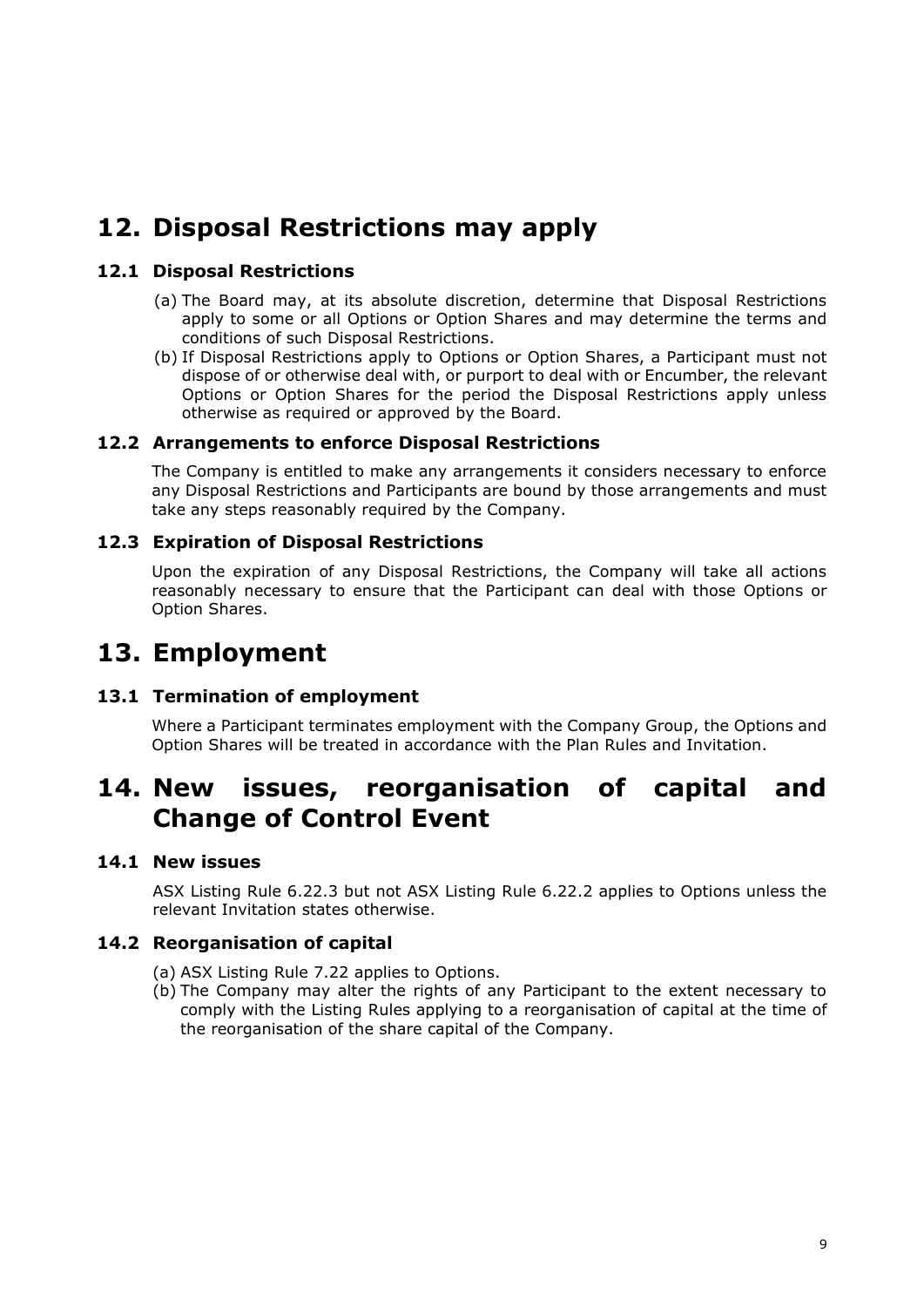# <span id="page-9-0"></span>**14.3 Adjustments**

Subject to the events listed in Rules [14.1](#page-8-7) and [14.2:](#page-8-8)

- (a) the number of Options to which each Participant is entitled may be adjusted in the manner determined by the Board. It is intended that the Board would exercise its discretion under this rule to ensure that Participants do not enjoy a windfall gain and do not suffer a material detriment as a result of any corporate action; and
- (b) if new Options are issued as part of such an adjustment, such Options will, unless the Board determines otherwise, be subject to the same terms and conditions as the original Options, including without limitation, any Vesting Condition.

# <span id="page-9-1"></span>**14.4 Change of Control Event**

If a Change of Control Event occurs prior to the Vesting of Options, the Board may, at its absolute discretion and by notice to the Participant:

- (a) determine that some or all of the Options will Vest based on the extent to which any applicable Vesting Conditions have been satisfied;
- (b) buy back or cancel some or all of the Options for Consideration;
- (c) provide for the issue of new options in substitution for some or all of the Options;
- (d) arrange for some or all of the Options to be acquired by a new holding entity (where applicable) for consideration; or
- (e) take any combination of the above steps.

# <span id="page-9-7"></span><span id="page-9-2"></span>**15. Taxes and duties**

- (a) The Participants must pay all brokerage, commission, stamp duty or other transaction costs, and withholding taxes and other tax obligations in connection with the issue of Options or any other dealing with the Options or in relation to the Option Shares, whether in respect of taxes imposed under a Tax Act or other.
- (b) If the Participant fails to satisfy its obligations under Rule [15](#page-9-2)[\(a\)](#page-9-7) within a reasonable time, at the Company's election, the Company may withhold such number of Option Shares, or other debt due to the Participant by any member of the Company Group, in satisfaction of the Participant's obligations under this Rule [15.](#page-9-2)

# <span id="page-9-3"></span>**16. Administration of the Plan**

# <span id="page-9-4"></span>**16.1 Board to administer Plan**

The Plan is to be administered by the Board in accordance with these Plan Rules.

# <span id="page-9-5"></span>**16.2 Delegation of Board powers and discretions**

Any power or discretion which is conferred on the Board by these Plan Rules including the power to issue an Invitation to Eligible Employees may be delegated by the Board to any person on such terms it determines at its absolute discretion.

# <span id="page-9-6"></span>**16.3 Documents**

The Board may from time to time require an Eligible Employee or Participant to complete and return such documents as may be required by law to be completed by that Eligible Employee or Participant, or such other documents, which the Board considers should, for legal, taxation or administrative reasons, be completed by that Eligible Employee or Participant.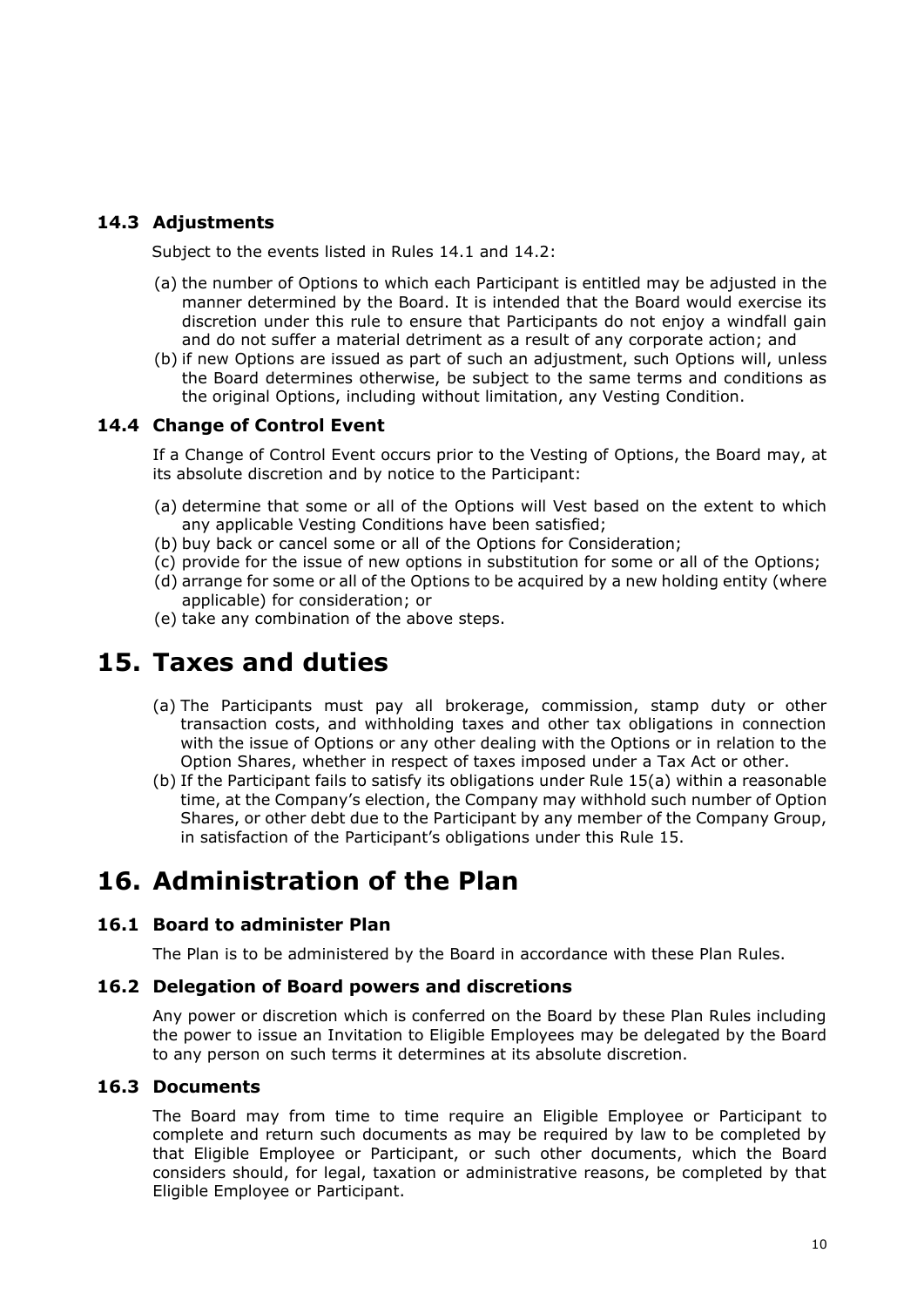# <span id="page-10-0"></span>**16.4 Foreign government requirements and sub-plans**

The Board may take any action consistent with the terms of this Plan, either before or after an Option has been issued, which the Board deems necessary or advisable to comply with any laws or regulatory requirements of a foreign country, including but not limited to, modifying or amending the terms and conditions governing any Options, or establishing any local country plans as sub-plans to this Plan. In addition, under all circumstances, the Company may make amendments to this Plan so as to conform with or take advantage of governmental requirements, statutes or regulations.

# <span id="page-10-1"></span>**16.5 Decisions of the Board final**

All decisions of the Board as to the interpretation, effect or application of these Plan Rules and Invitation and all calculations and determinations made by the Board under these Plan Rules and Invitation are final, conclusive and binding in the absence of manifest error and any dispute raised will be resolved by the Board at its absolute discretion.

# <span id="page-10-2"></span>**16.6 Suspension or termination of Plan**

- (a) The Board may:
	- (i) from time to time suspend the operation of the Plan; or
	- (ii) at any time terminate the operation of the Plan.
- (b) The Plan terminates and is to be wound up if an order is made or an effective resolution is passed for the winding up of the Company other than for the purpose of amalgamation or reconstruction.
- (c) The suspension or termination of the Plan must not prejudice the existing rights (if any) of Participants.

# <span id="page-10-3"></span>**17. Limitations on capital**

The Company will comply with such legal and regulatory limits (including those imposed by the Applicable Laws), which limit the percentage of the capital of the Company that may be available under this Plan from time to time as determined by the Board to be appropriate.

# <span id="page-10-4"></span>**18. Amendments to the Plan**

# <span id="page-10-5"></span>**18.1 Board may amend**

Subject to Rule [18.2,](#page-10-6) the Board may at any time by written instrument or by resolution of the Board, amend all or any of the provisions of these Plan Rules (including this Rule [18\)](#page-10-4).

# <span id="page-10-6"></span>**18.2 No alteration to existing rights**

Any amendment to the provisions of these Plan Rules must not materially alter the rights of any Participant under the Plan prior to the date of the amendment, unless the amendment is introduced primarily:

- (a) to correct any manifest error or mistake;
- (b) in accordance with Rule [11;](#page-7-4) or
- (c) to enable the Plan or the Company to comply with any applicable local laws or any required policy of a local regulatory body.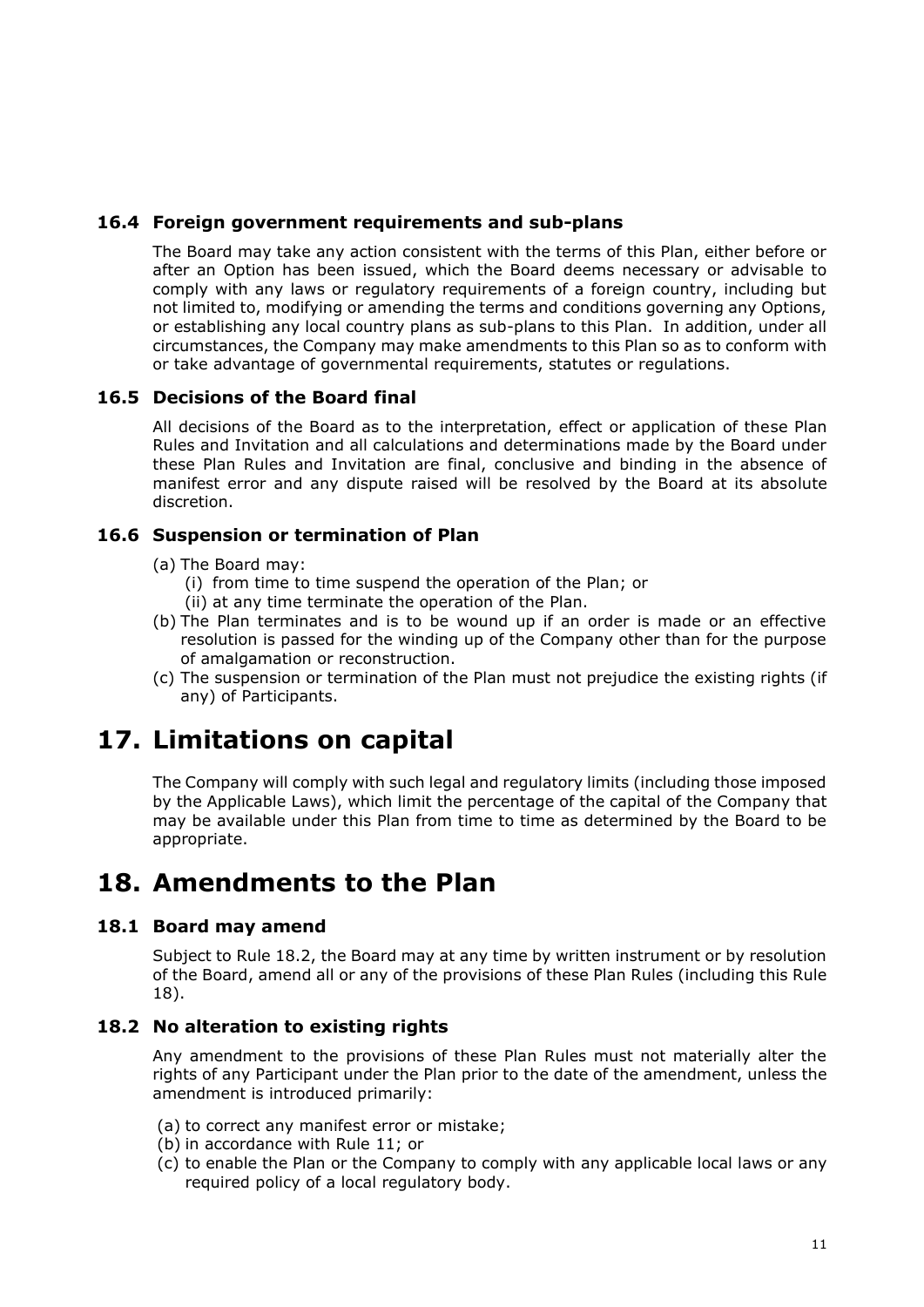# <span id="page-11-0"></span>**19. General Provisions**

# <span id="page-11-1"></span>**19.1 Rights of Participants**

- (a) Nothing in these Plan Rules:
	- (i) confers on any Eligible Employee any expectation to become a Participant or a Shareholder;
	- (ii) confers on any person the right to be invited to apply for, to be offered or to receive any Options;
	- (iii)confers on any Participant the right to continue as an employee of the Company;
	- (iv)affects any rights which the Company may have to terminate the employment of any person; or
	- (v) may be used to increase damages in any action brought against the Company in respect of any termination of employment.
- (b) No person, whether a Participant, Shareholder or otherwise, has any claim, right or interest in respect of the Plan or any Shares or other property of the Plan, whether against the Company or any other person, as a consequence of termination of the person's employment or appointment or otherwise, except under and in accordance with these Plan Rules.

# <span id="page-11-2"></span>**19.2 Attorney**

- 1 irrevocably appoint the Company, and any person nominated from time to time by (a) Each Participant, in consideration of the issue of an Invitation, shall be deemed to the Company (each an Attorney) severally, as the Participant's attorney to complete and execute any documents including applications for Options and Option transfers and to do all things necessary on behalf of and in the name of the Participant which may be convenient or necessary for the purpose of giving effect to the provisions of these Plan Rules.
- (b) The Participant shall be deemed to covenant that the Participant shall:
	- (i) ratify and confirm any act or thing done pursuant to the powers conferred by this Rule [19.2;](#page-11-2)
	- (ii) release the Company, each Director and the Attorney (where applicable) from any liability whatsoever arising from the exercise of the powers conferred by this Rule [19.2;](#page-11-2) and
	- (iii)shall indemnify and hold harmless the Company, each Director and the Attorney (where applicable) in respect of such powers.

# <span id="page-11-3"></span>**19.3 Notices**

- (a) Any notice, certificate, consent, approval, waiver or other communications given under these Plan Rules is deemed to have been duly given if:
	- (i) sent by electronic mail or delivered by hand; or
	- (ii) sent by ordinary registered prepaid mail,

and is deemed to have been served:

- (iii)if sent by electronic mail or delivered by hand, at the time of sending or delivery; or
- (iv)if posted by registered prepaid mail, three Business Days (or, if posted to an address outside Australia, seven Business Days) after the date of posting.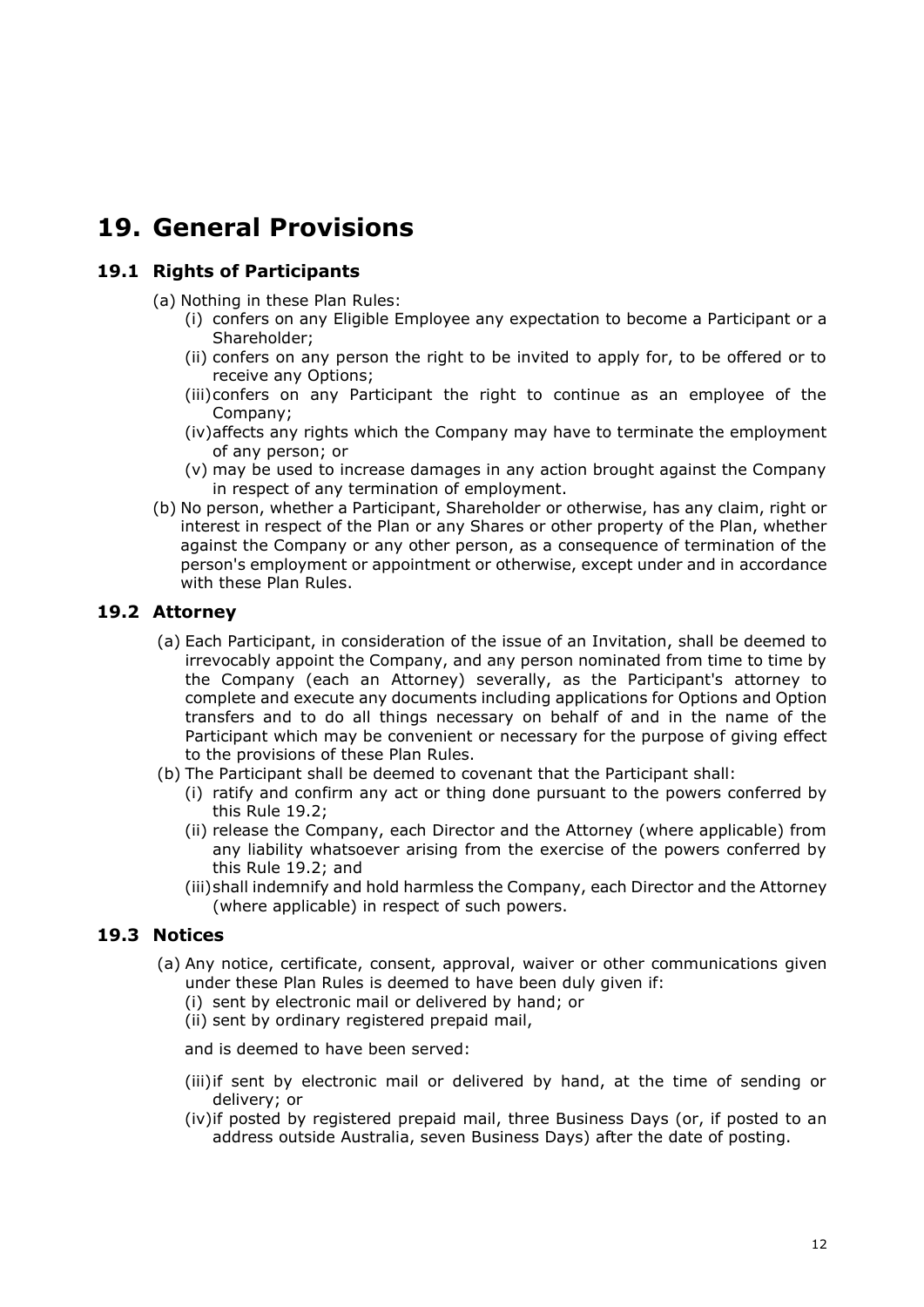- (b) Delivery, transmission and postage:
	- (i) if not given personally, is to the last known address of an Eligible Employee or Participant;
	- (ii) is to the address of the Company.

#### <span id="page-12-0"></span>**19.4 Changes to the Applicable Law**

If a change occurs to an Applicable Law in a manner that affects the legal or practical effect or validity of the Plan, the Company agrees to work with Participants and make any changes necessary to this Plan to restore the legal or practical effect and validity of the Plan.

# <span id="page-12-1"></span>**19.5 Governing Law and Jurisdiction**

This Plan is governed by the laws of the Governing Jurisdiction. Any person referred to in the Plan submits to the exclusive jurisdiction of the Courts of the Governing Jurisdiction.

# <span id="page-12-2"></span>**20. Definitions and Interpretation**

# <span id="page-12-3"></span>**20.1 Definitions**

In these Plan Rules the following definitions apply:

**Applicable Law** means any one or more or all, as the context requires of:

- <span id="page-12-4"></span>(a) the laws of the Governing Jurisdiction;
- <span id="page-12-5"></span>(b) the Corporations Act;
- <span id="page-12-6"></span>(c) the Tax Act;
- (d) the Listing Rules
- (e) any practice note, policy statement, regulatory guide, class order, declaration, guideline, policy, procedure, ruling, judicial interpretation or other guidance note made to clarify, expand or amend [\(a\),](#page-12-4)[\(b\),](#page-12-5) [\(c\)](#page-12-6) and (d) above;
- (f) the Constitution; and
- (g) any other legal requirement that applies to the Plan.

**Application Form** means an application form in respect of an Invitation in the form approved by the Board from time to time.

**Approved Stock Exchange** has the same meaning as in section 995.1 of the *Income Tax Assessment Act 1997*.

**ASX Listing Rules** means the official listing rules of ASX Limited (ACN 008 624 691) or the securities market on which it operates, as the case may be, as they apply to the Company.

**Attorney** has the meaning within Rule [19.2.](#page-11-2)

**Board** means all or some of the Directors of the Company acting as a board or duly authorised committee of the board.

**Business** means the business conducted by the Company Group.

**Business Day** means a day that is not a Saturday, Sunday or public holiday in the Governing Jurisdiction.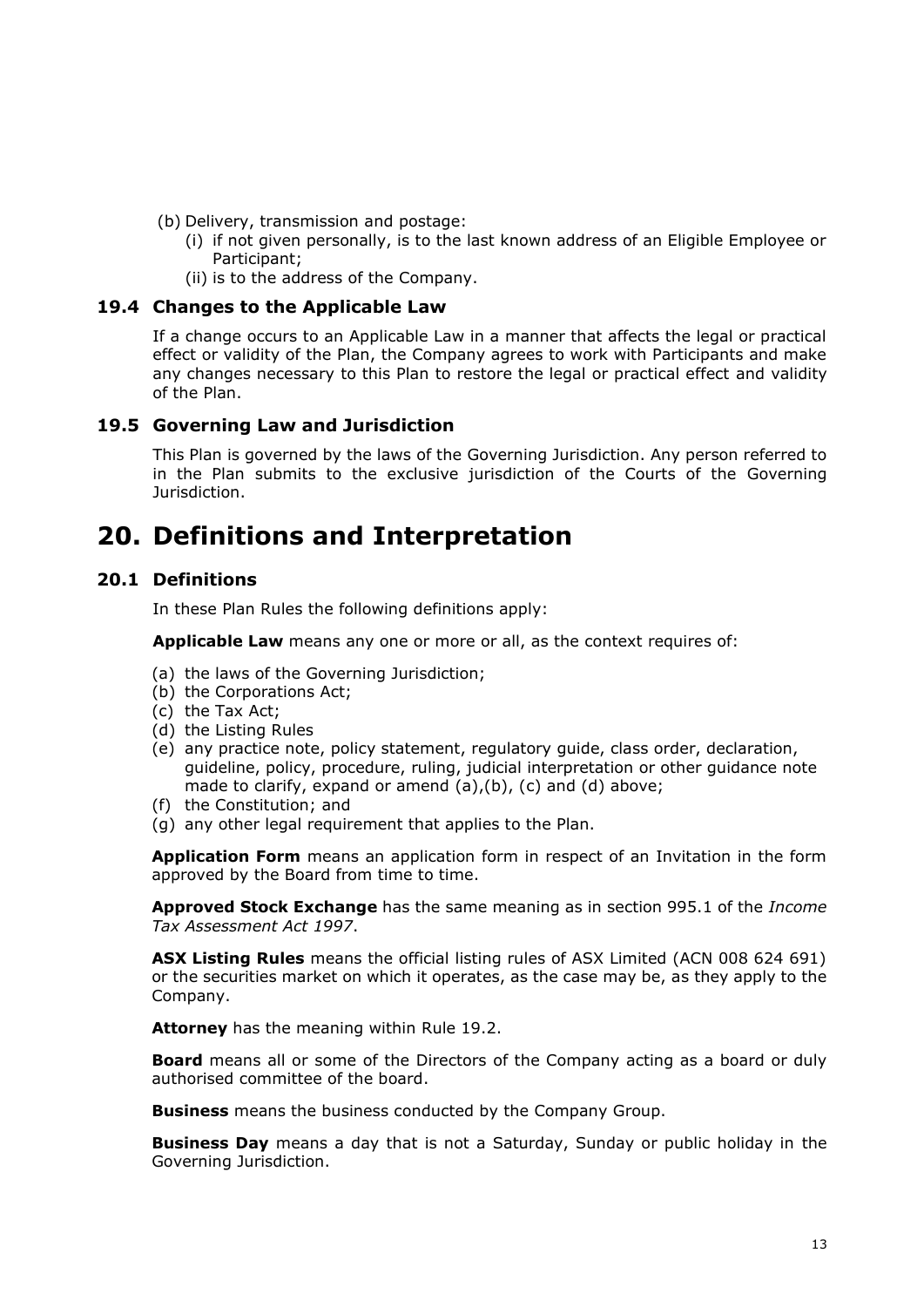**Cash Equivalent Value** means, per Option, a cash amount equal to the market value of the Option Share that would otherwise have been issued to the Participant at the date of exercise, less the Exercise Price of the Option.

**Change of Control Event** means respect of the Company:

- (a) the merger or consolidation of the Company into another company;
- (b) the acquisition of a minimum 50% ownership in the company by a party or parties who are associated as defined in the Corporations Act;
- (c) a listing of the Company on another Approved Stock Exchange; or
- (d) any similar event that the Board determines at its absolute discretion.

**Company** means Waterco Limited ACN 002 070 733.

**Company Group** means the Company and any Subsidiary of the Company or each or any combination of them as the context requires.

**Constitution** means the constitution of the Company as amended from time to time.

**Corporations Act** means the *Corporations Act 2001* (Cth).

**Directors** means a director of the Company within the meaning of the Corporations Act.

**Disposal Restrictions** means any restrictions on the disposal or transfer of the Options or Option Shares, as specified in these Plan Rules or in an Invitation.

**Eligible Employee** means an Employee selected by the Board at its absolute discretion to participate in the Plan.

#### **Employee** means:

(a) a full-time or part-time employee of any company in the Company Group;

- (b) a director who is not employed in an executive capacity by any company in the Company Group; or
- (c) a consultant to any company in the Company Group.

**Encumbrance** means any security interest, mortgage, lien, charge, pledge, restriction against transfer, title retention, preferential right or trust arrangement, claim, covenant, easement or any other arrangement having the same effect and **Encumber** has the corresponding meaning.

**Exercise Notice** means a duly completed and executed notice of exercise of an Option by a Participant, in the form approved by the Board from time to time.

**Exercise Period** in relation to an Option, means the period commencing on the date on which an Option Vests and ending on the Expiration Date.

**Exercise Price** means the Exercise Price (if any) as specified in these Plan Rules or in an Invitation.

**Exercise Restrictions** means restrictions on the ability of a Participant to exercise a Vested Option, as specified in these Plan Rules or in an Invitation.

**Expiration Date** means the maximum term of the Options as specified in the Invitation.

**Governing Jurisdiction** means the jurisdiction of New South Wales, Australia.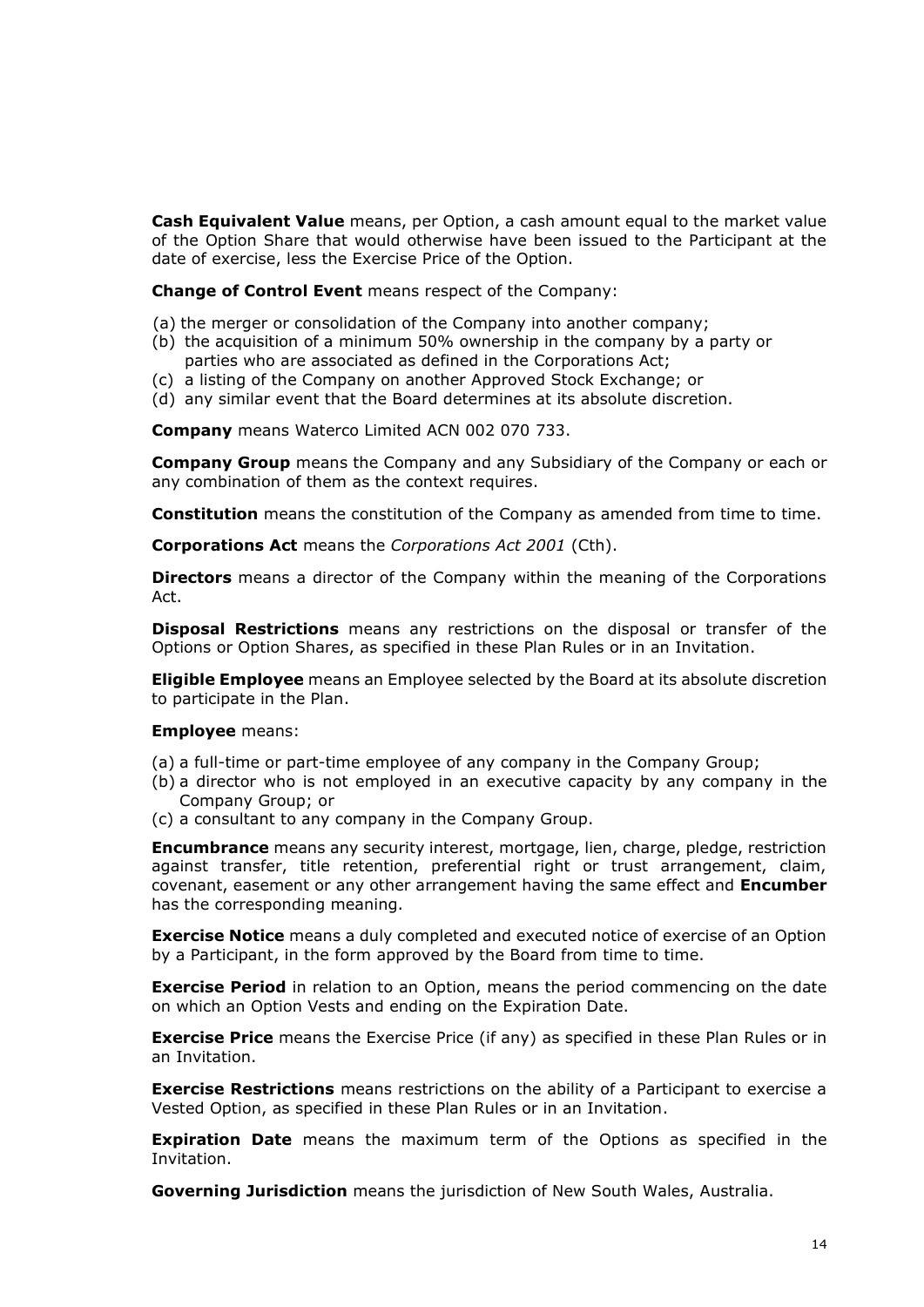**Invitation** has the meaning set out at Rule [3.](#page-3-5)

**Invitation Lapse Date** means the last date that the Application Form can be submitted as set out in the Invitation.

**Listing Rules** means the listing rules of any Approved Stock Exchange on which the Company is admitted to the official list, including the ASX Listing Rules.

**Market Price Option** means an option to subscribe for one fully paid Option Share, such option meeting the requirements set out at Schedule 2.

**Option** means an option to subscribe for an Option Share, including, but not limited to, a Market Price Option.

**Option Share** means a Share issued as a result of the exercise by the Participant of an Option and Option Shares has the corresponding meaning.

**Participant** means an Eligible Employee who has been issued Options under the Plan.

**Plan** means the plan constituted by the Plan Rules.

**Plan Name** means the name of this Plan, as set out at Rule 1.1.

**Plan Rules** means the rules of the Plan, including any schedules and annexures to it, set out in this document, as amended from time to time.

**Share** means an ordinary share in the Company and **Shares** has the corresponding meaning.

**Shareholder** means the holder of Shares.

**Subsidiary** has the meaning given in the Corporations Act but so that:

- (a) an entity will also be deemed to be a subsidiary of a company if it is controlled by that company (expressions used in this paragraph have the meanings given for the purposes of Parts 2.6 and 2.7 of the Corporations Act);
- (b) a trust may be a subsidiary, for the purposes of which a unit or other beneficial interest will be regarded as a share; and
- (c) a corporation or trust may be a subsidiary of a trust if it would have been a subsidiary if that trust were a corporation.

**Tax Act** means the *Income Tax Assessment Act 1936* (Cth) or the *Income Tax Assessment Act 1997* (Cth) or both, as the context requires.

**Unvested** means not Vested.

**Vest** means the right to exercise an Option subject to Exercise Restrictions upon meeting any Vesting Conditions and **Vested** and **Vesting** has the corresponding meaning.

**Vesting Conditions** means any conditions imposed on the vesting of the Options, as specified in these Plan Rules or in an Invitation, the meeting (or otherwise) of which will be notified to the Participant.

**Vesting Date** means the first date that the Options may Vest, as specified in the Plan Rules or in an Invitation.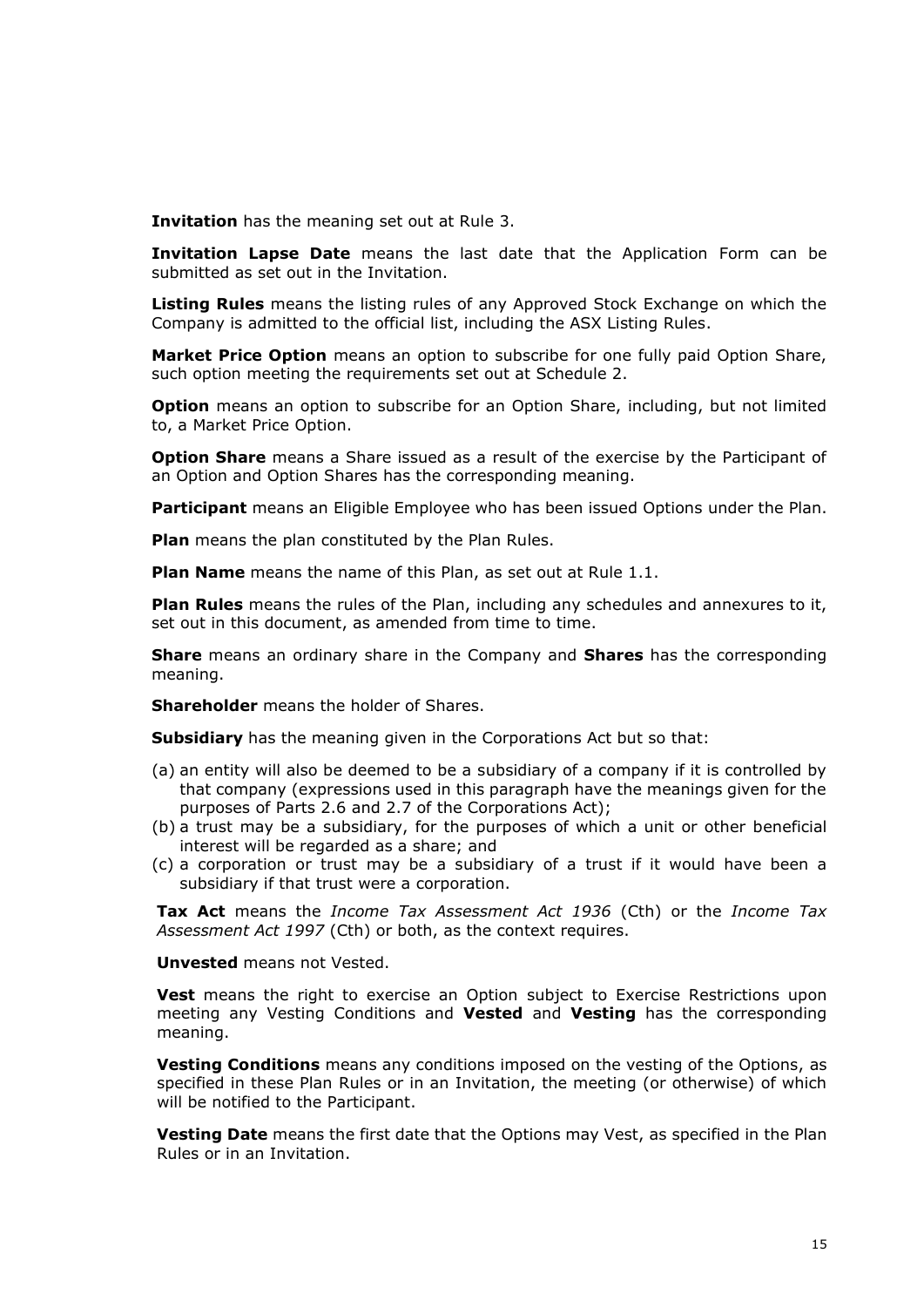**Vesting Notice** means a notice, in the form approved by the Board from time to time, in respect of the satisfaction or waiver of the Vesting Conditions and delivered by the Board to a Participant.

**Vesting Period** means the prescribed period for satisfaction of a Vesting Condition, as specified in these Plan Rules or in an Invitation.

# <span id="page-15-0"></span>**20.2 Interpretation**

In these Plan Rules, unless the context requires otherwise:

- (a) the singular includes its plural and vice versa;
- (b) words denoting any gender include all genders;
- (c) headings are for convenience only and do not affect interpretation;
- (d) a reference to:
	- (i) a person includes a corporation, trust, partnership, unincorporated body or other entity, whether or not it comprises a separate legal entity;
	- (ii) a party in these Plan Rules or another document includes that party's successors, permitted substitutes or permitted assigns;
	- (iii) a particular time is a reference to that time in the Governing Jurisdiction;
	- (iv) any agreement (including these Plan Rules) or document is to the agreement or document as amended, supplemented, novated or replaced from time to time;
	- (v) a Rule, clause, paragraph, schedule or annexure is to a clause, paragraph, schedule or annexure in or to these Plan Rules;
	- (vi) writing includes any method of representing or reproducing words, figures, drawings or symbols in a visible or tangible form;
	- (vii) legislation (including subordinate legislation) or a provision of it is to that legislation or provision as amended, re-enacted or replaced, and includes any subordinate legislation issued under it;
	- (viii) words such as including, or for example do not limit the meaning of the words preceding them;
	- (ix) an obligation or liability assumed by, or a right conferred on, two or more parties binds or benefits all of them jointly and each of them severally;
	- (x) nothing in these Plan Rules is to be interpreted against a party solely on the ground that the party or its advisers drafted it;
- (e) in the event of an inconsistency between these Plan Rules and an Invitation, the terms of these Plan Rules prevail over the terms of an Invitation.

#### <span id="page-15-1"></span>**20.3 Effect of Plan Rules**

If any rule of the Plan Rules is invalid, unenforceable or otherwise ineffective, that invalidity, unenforceability or ineffectiveness does not affect the validity, enforceability, operation, construction or interpretation of any other rule in the Plan Rules, with the intent that the invalid, unenforceable or ineffective rule shall be read down or, if it is not capable of being read down, shall be treated for all purposes as severable from the Plan Rules.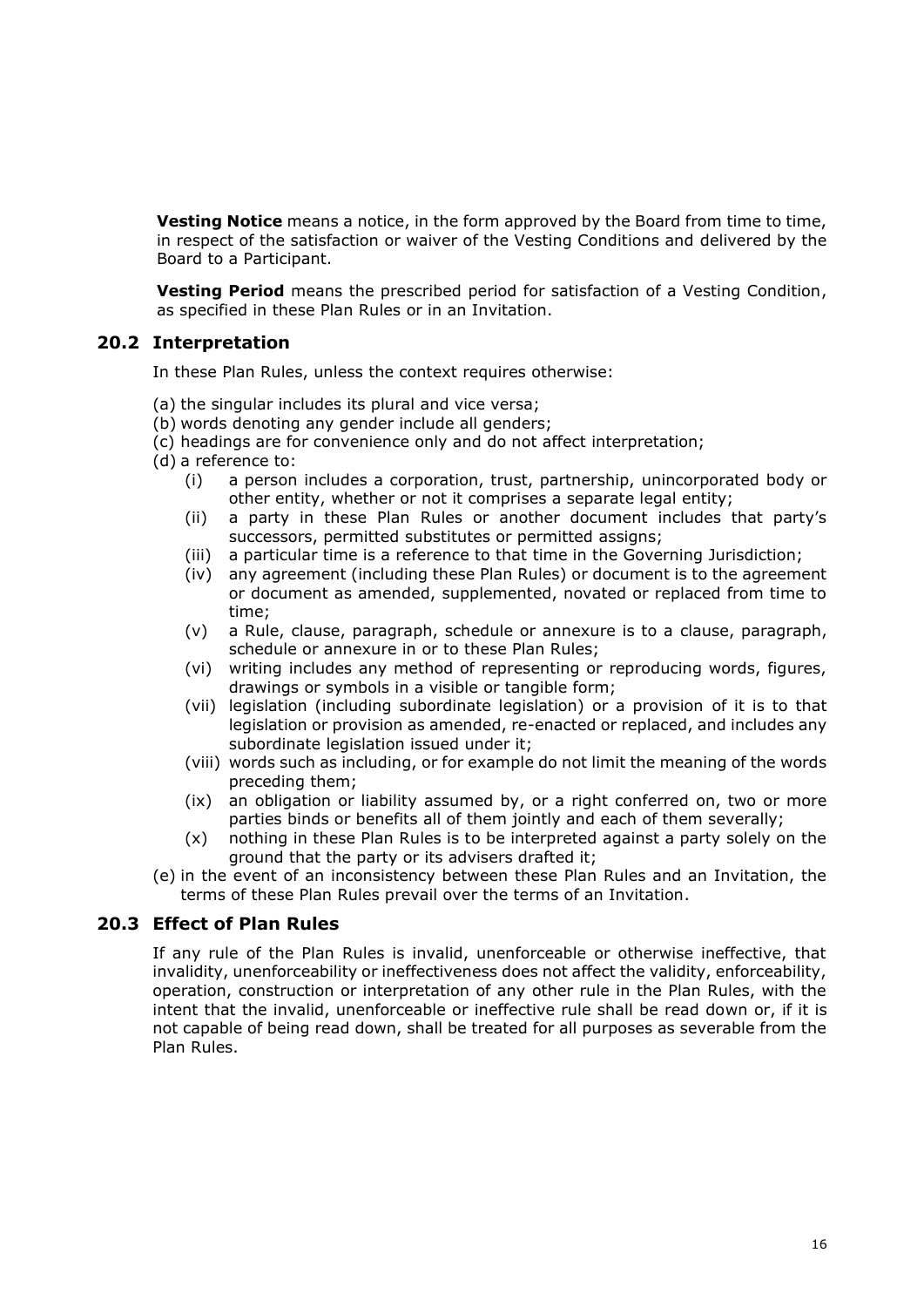# <span id="page-16-0"></span>**SCHEDULE 1 – Market Price Option scheme**

This Schedule sets out the conditions that Options must meet to qualify as a Market Price Option scheme for Eligible Employees who are Australian tax residents.

In all other respects, the Plan Rules will apply.

| <b>Item</b>                            | Term                                                                                                                                                                                                  |
|----------------------------------------|-------------------------------------------------------------------------------------------------------------------------------------------------------------------------------------------------------|
| <b>General terms and</b><br>conditions | The Market Price Options scheme is a scheme to which the<br>requirements set out in section 83A-105(6) of the Tax Act<br>must all apply for Options to be issued in accordance with this<br>schedule. |
| <b>Exercise Price</b>                  | For each Option, the Exercise Price is equal to the market value<br>of a Share at the time of Option issue.                                                                                           |

**Note**: For Eligible Employees who are resident outside of Australia, the tax rules of the country of residency or citizenship will apply. Generally, this means income tax and social security on the difference between the Share market value and Option Exercise Price.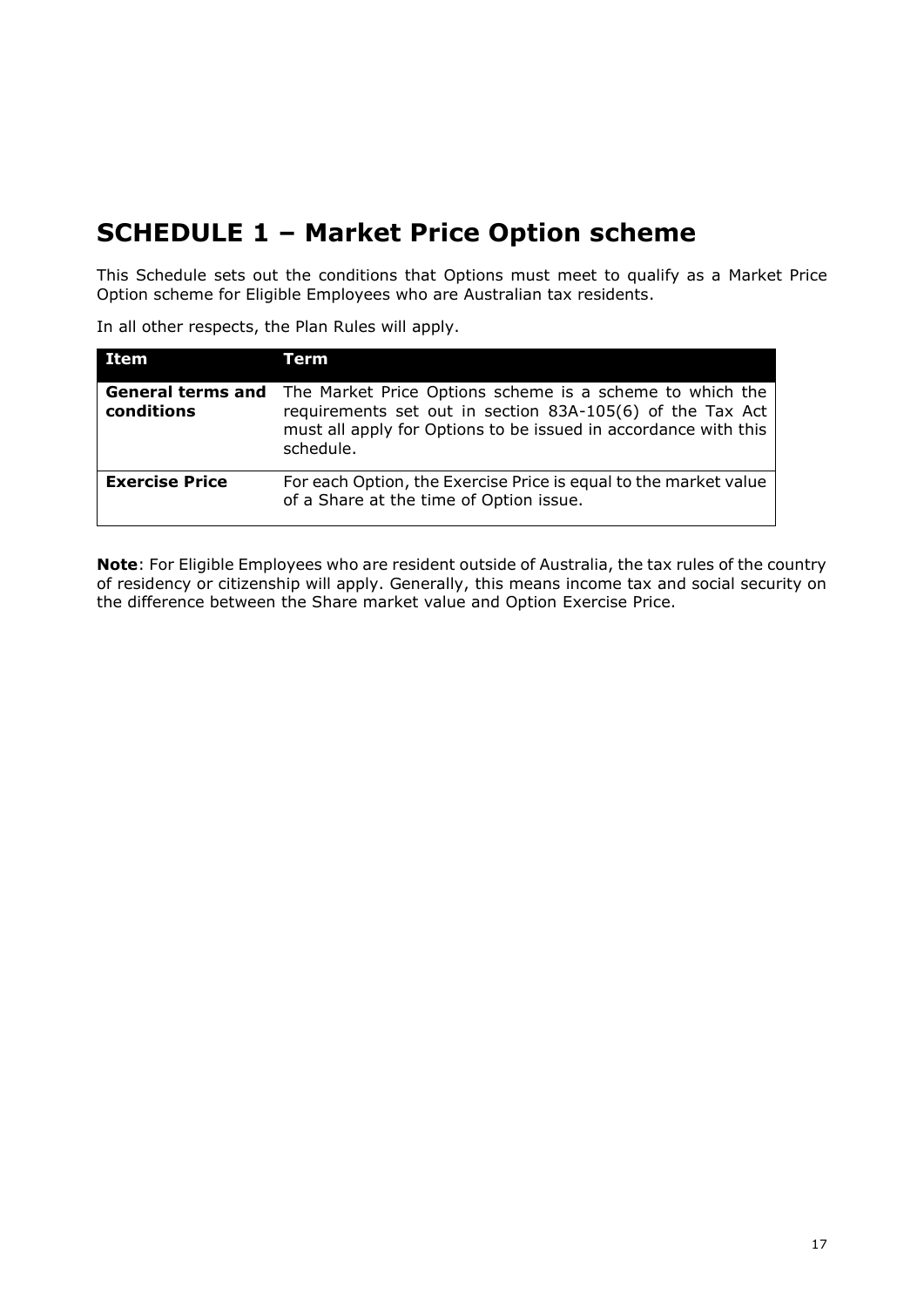# mpl

# <span id="page-17-0"></span>**SCHEDULE 2 – Template Application Form**

# **Waterco Limited Group Employee Share Option Plan- Options**

**Application Form**

| TO:                                                    | Waterco Limited ACN 002 070 733 (Company) |  |
|--------------------------------------------------------|-------------------------------------------|--|
| ATTENTION:                                             | [[CompanyContactName]]                    |  |
| Section A: Personal details (please use block letters) |                                           |  |
| TFN:                                                   |                                           |  |
| MR/MRS/MISS/MS:                                        |                                           |  |
| FULL ADDRESS:                                          |                                           |  |
|                                                        |                                           |  |
|                                                        |                                           |  |

# **Section B: Application**

I, the individual named in Part A of this Application, apply for [NoOfOptions] [MarketPriceOptions] on the terms and conditions set out in the Invitation and the Plan Rules.

# **Section C: Acknowledgement**

I acknowledge that:

- (a) I am bound by the Plan Rules, and the terms and conditions set out in my Invitation and the documents forming part of the Invitation.
- (b) I have had the opportunity to obtain independent advice in relation to tax and all other matters relevant to me and have satisfied myself as to the consequences of my participation in the Plan.
- (c) I undertake to inform the Company of any changes to my name or address for so long as I hold Options or Option Shares.
- (d) The board of directors of the Company may accept this application in whole or in part.

#### **Section D: Consent to disclosure of personal information**

By signing this Application Form, I declare all statements made by me in this form are complete and accurate and consent to the use and disclosure of my personal information for the necessary purposes related to or required by the Plan.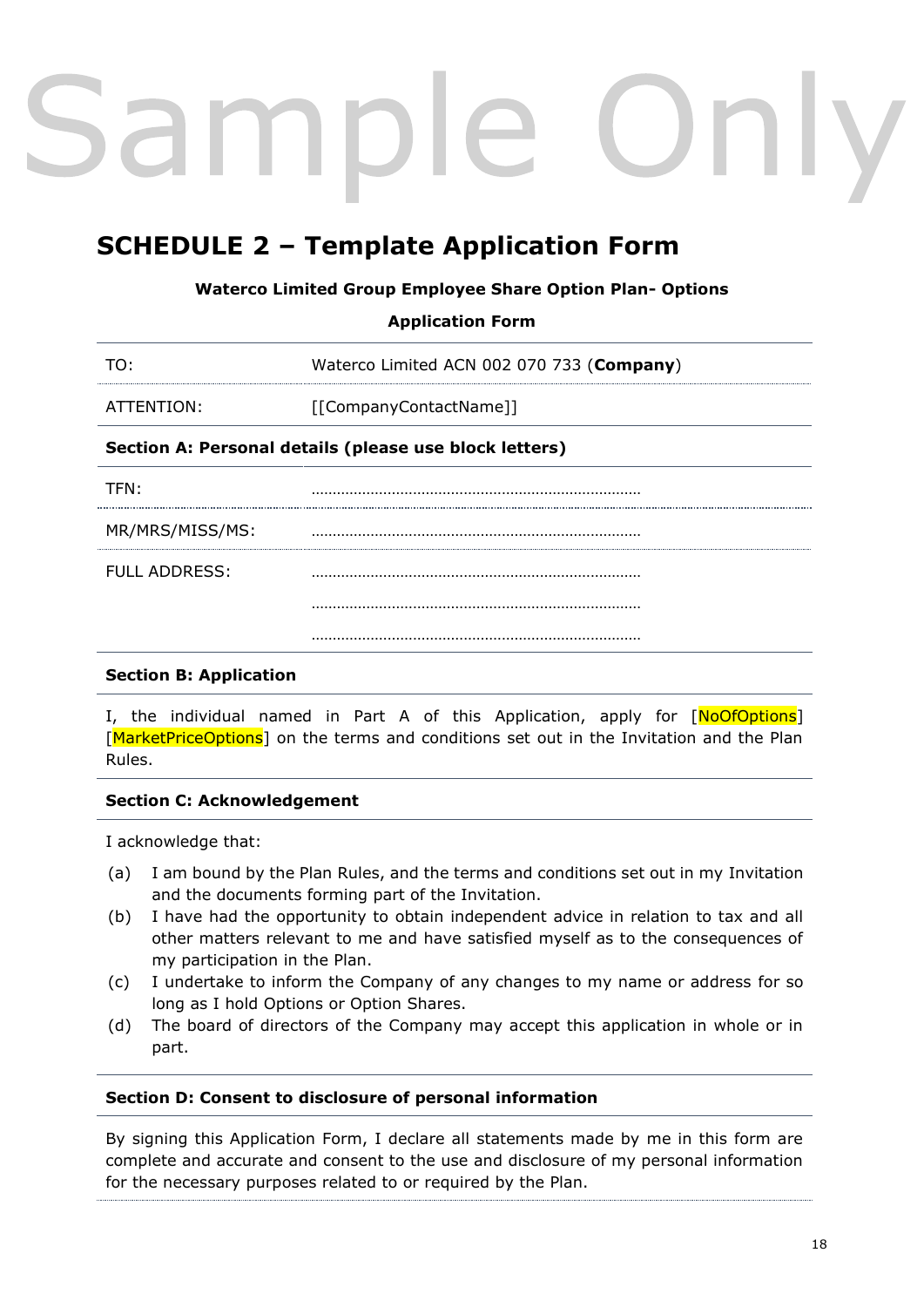This consent is given to the Company and any third-party plan administrator of the Plan appointed by the Company.

# **Section E: Irrevocable power of attorney**

I grant an irrevocable power of attorney to any person nominated from time to time by the board of directors of the Company to do anything that I have the legal power to do in my name or in its name as my act as reasonably required to fulfil my obligations as a Participant in the Plan.

| Date:                                            |  |
|--------------------------------------------------|--|
| <b>Signature of Eligible</b><br><b>Employee:</b> |  |
|                                                  |  |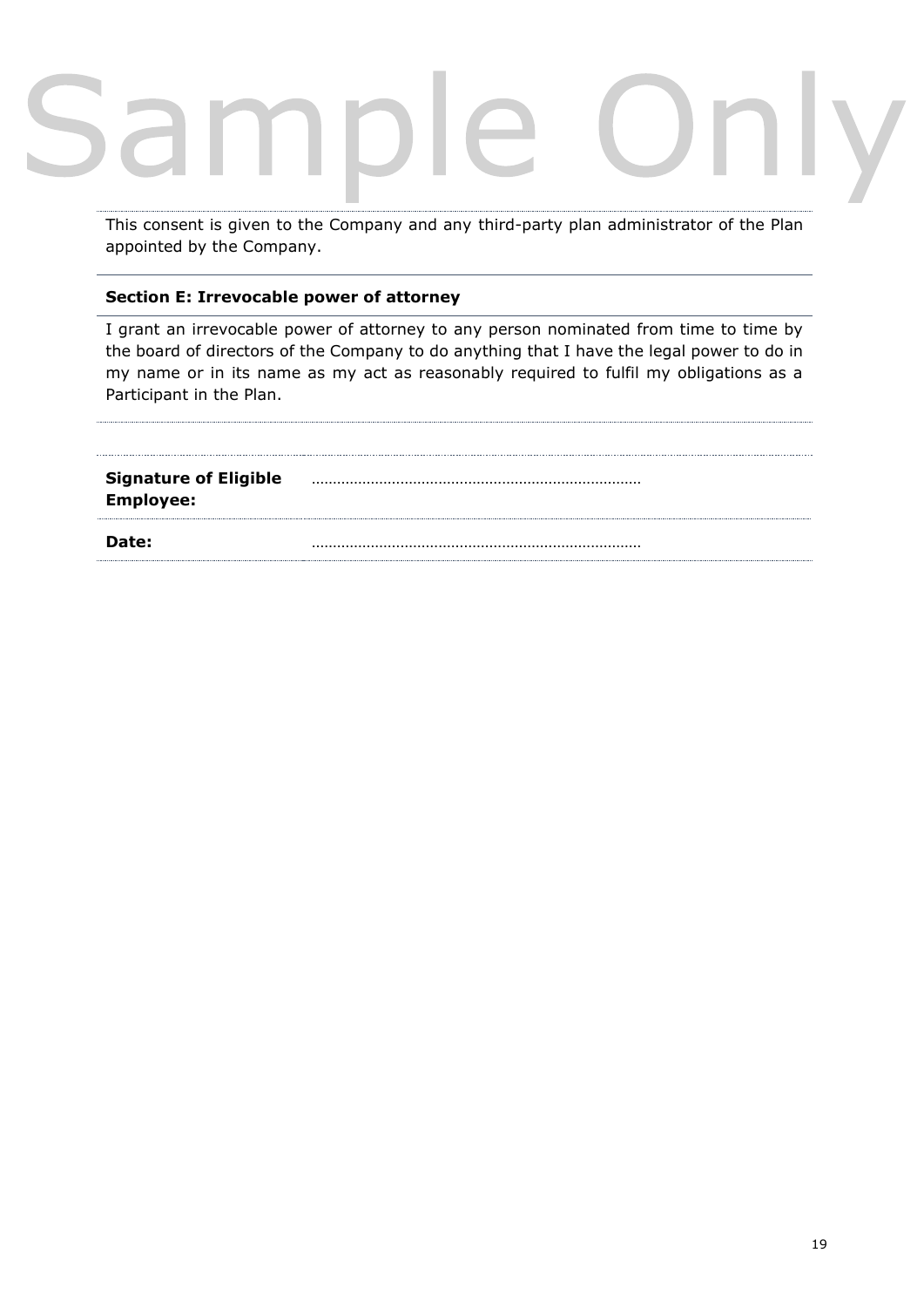# ample nly

# <span id="page-19-0"></span>**SCHEDULE 3 – Template Option Issue Notice**

# **Option Issue Notice**

# **Waterco Limited ACN 002 070 733**

| Registered Office | [[CompanyAddress]]          |
|-------------------|-----------------------------|
| Incorporation     | [[ProviderCompanyLocation]] |

| No. of Options<br>Issued  | <b>[Insert Number of Options]</b>                                                                                                                  |
|---------------------------|----------------------------------------------------------------------------------------------------------------------------------------------------|
| Options                   | [MarketPriceOptions]                                                                                                                               |
| Issue Date:               | [Insert Date]                                                                                                                                      |
| Terms:                    | Refer Waterco Limited Group Employee Share Option Plan Rules and<br>Invitation dated [[CurrentDate]].                                              |
| Vesting<br>Conditions:    | Refer Waterco Limited Group Employee Share Option Plan Rules and<br>Invitation dated [[CurrentDate]].                                              |
| Exercise Period:          | Refer Waterco Limited Group Employee Share Option Plan Rules and<br>Invitation dated [[CurrentDate]].                                              |
| Exercise No.:             | Whole or part.                                                                                                                                     |
| <b>Exercise Price:</b>    | [Insert Exercise Price].                                                                                                                           |
| Exercise Rights:          | Each Option entitles the holder to acquire 1 Ordinary Share in the capital<br>of Waterco Limited ACN 002 070 733 on payment of the Exercise Price. |
| Expiry Date:              | [[ExpiryDate]].                                                                                                                                    |
| Exercise<br>restrictions: | Refer Waterco Limited Group Employee Share Option Plan Rules and<br>Invitation dated [[CurrentDate]].                                              |

This Issue Notice is to certify that [Insert Name] of [Insert Address] is the registered holder of [Insert Number of Options] Options as shown above, in Waterco Limited ACN 002 070 733, subject to the Constitution of Waterco Limited ACN 002 070 733 and the [[PlanName]] Rules and Invitation dated [[CurrentDate]].

# **EXECUTED BY WATERCO LIMITED**

**ABN 62 002 070 733** in accordance With Section 127(1) of The Corporations Act by: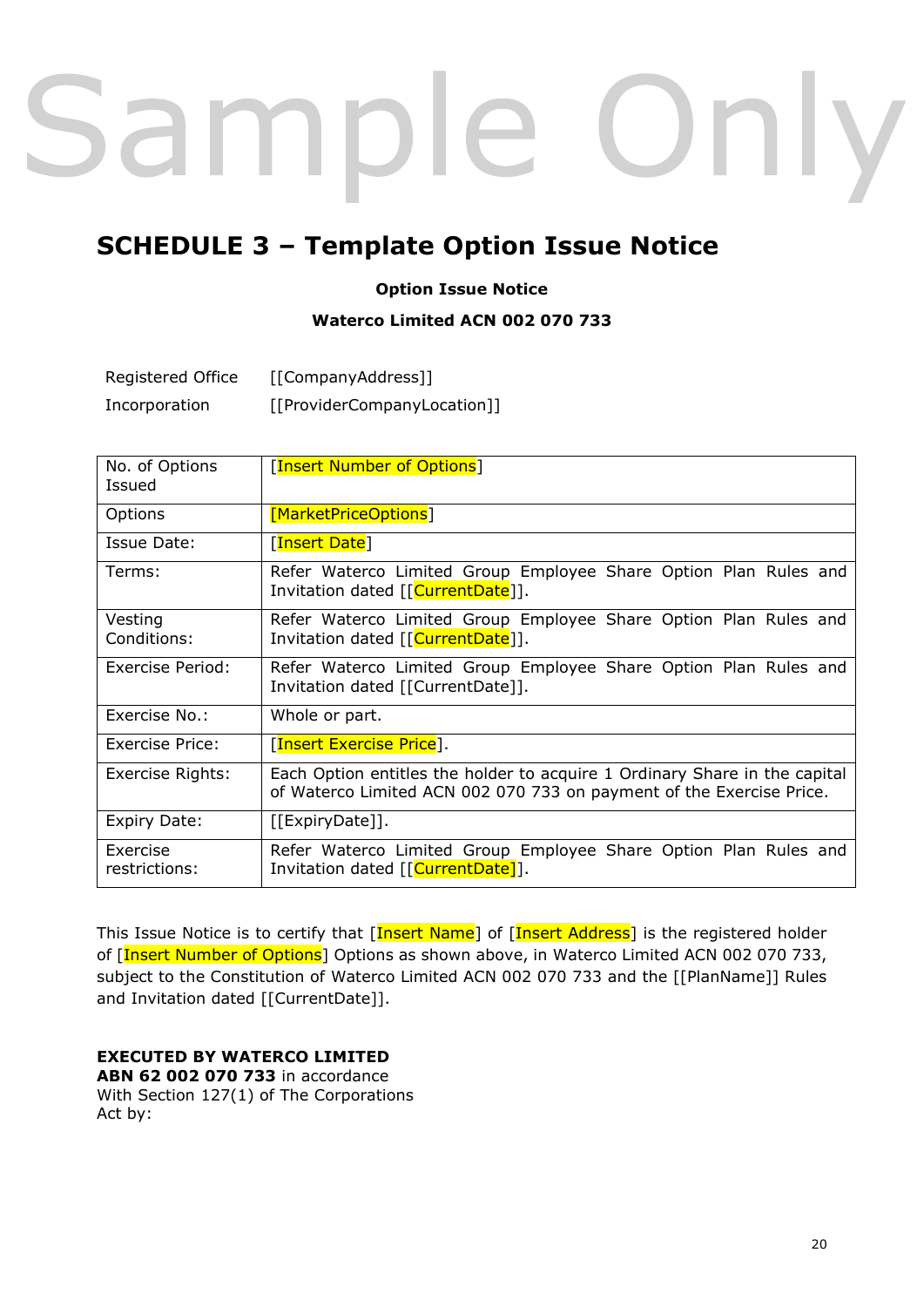# Sample Only

Signature of Director

Signature of Director/Company Secretary

Full Name (Print)

Full Name (Print)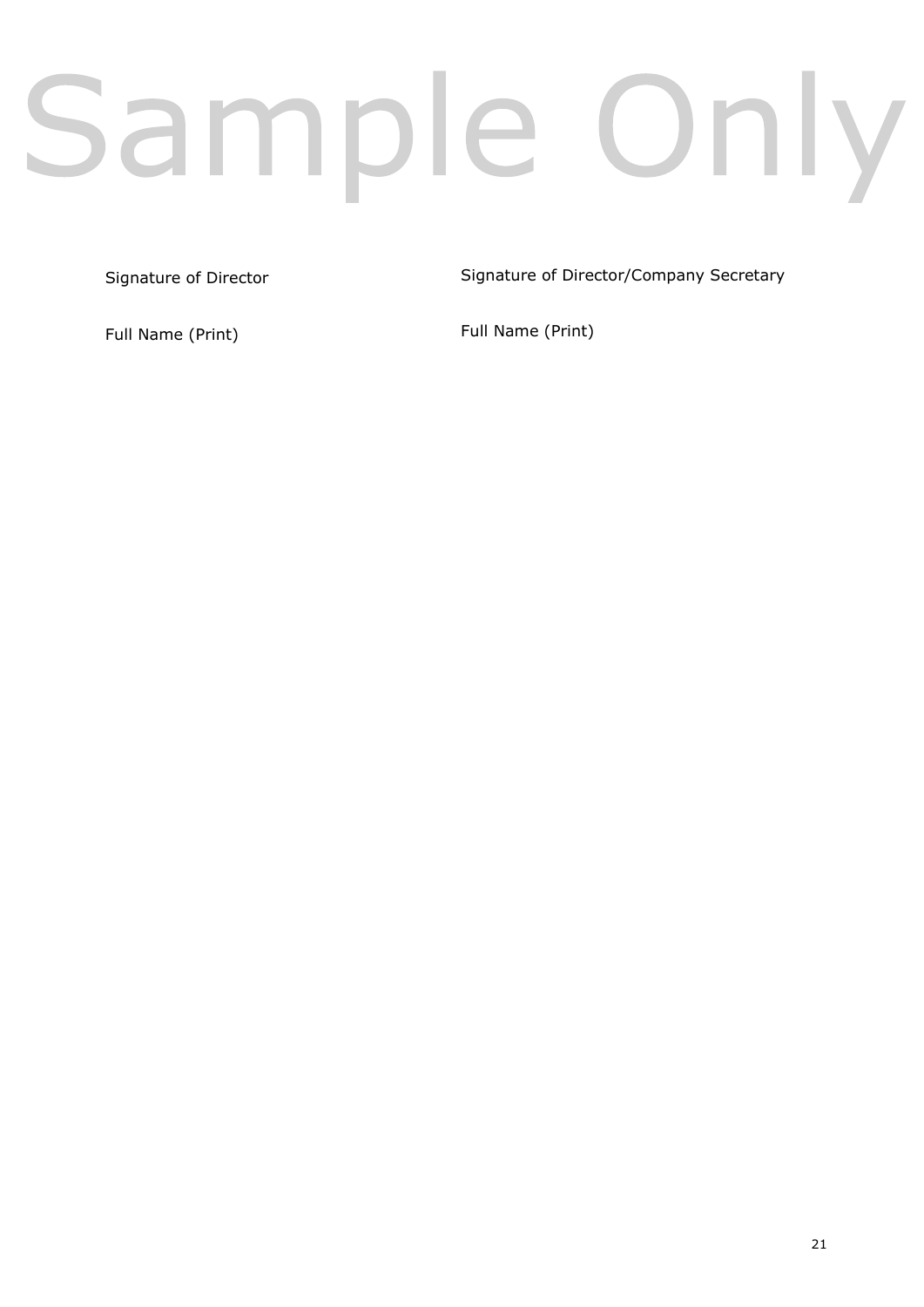# ampl nly  $\overline{\phantom{a}}$

# <span id="page-21-0"></span>**SCHEDULE 4 – Template Vesting Notice**

# **Option Vesting Notice**

# **Waterco Limited ACN 002 070 733**

| Registered Office | [[CompanyAddress]]          |
|-------------------|-----------------------------|
| Incorporation     | [[ProviderCompanyLocation]] |

| No. of Options<br>Vested  | [Insert No. of Options Vested]                                                                                                     |
|---------------------------|------------------------------------------------------------------------------------------------------------------------------------|
| Options                   | [MarketPriceOptions]                                                                                                               |
| Issue Date:               | [Insert Date]                                                                                                                      |
| Terms:                    | Refer Waterco Limited Group Employee Share Option Plan Rules and<br>Invitation dated [[CurrentDate]].                              |
| Vesting<br>Conditions:    | Refer Waterco Limited Group Employee Share Option Plan Rules and<br>Invitation dated [[CurrentDate]].                              |
| Exercise Period:          | Refer Waterco Limited Group Employee Share Option Plan Rules and<br>Invitation dated [[CurrentDate]].                              |
| Exercise No.:             | Whole or part.                                                                                                                     |
| Exercise Price:           | <b>[Insert Exercise Price]</b>                                                                                                     |
| Exercise Rights:          | Each Option entitles the holder to acquire 1 Ordinary Share in the capital<br>of [[CompanyName]] on payment of the Exercise Price. |
| Expiry Date:              | [[ExpiryDate]].                                                                                                                    |
| Exercise<br>restrictions: | Refer Waterco Limited Group Employee Share Option Plan Rules and<br>Invitation dated [[CurrentDate]].                              |

This Issue Notice is to certify that the Vesting Conditions in relation to the Options numbered as shown above and held by [[Insert Name]] of [[Insert Address]], in Waterco Limited ACN 002 070 733, have been met.

# **EXECUTED BY WATERCO LIMITED**

**ABN 62 002 070 733** in accordance With Section 127(1) of The Corporations Act by: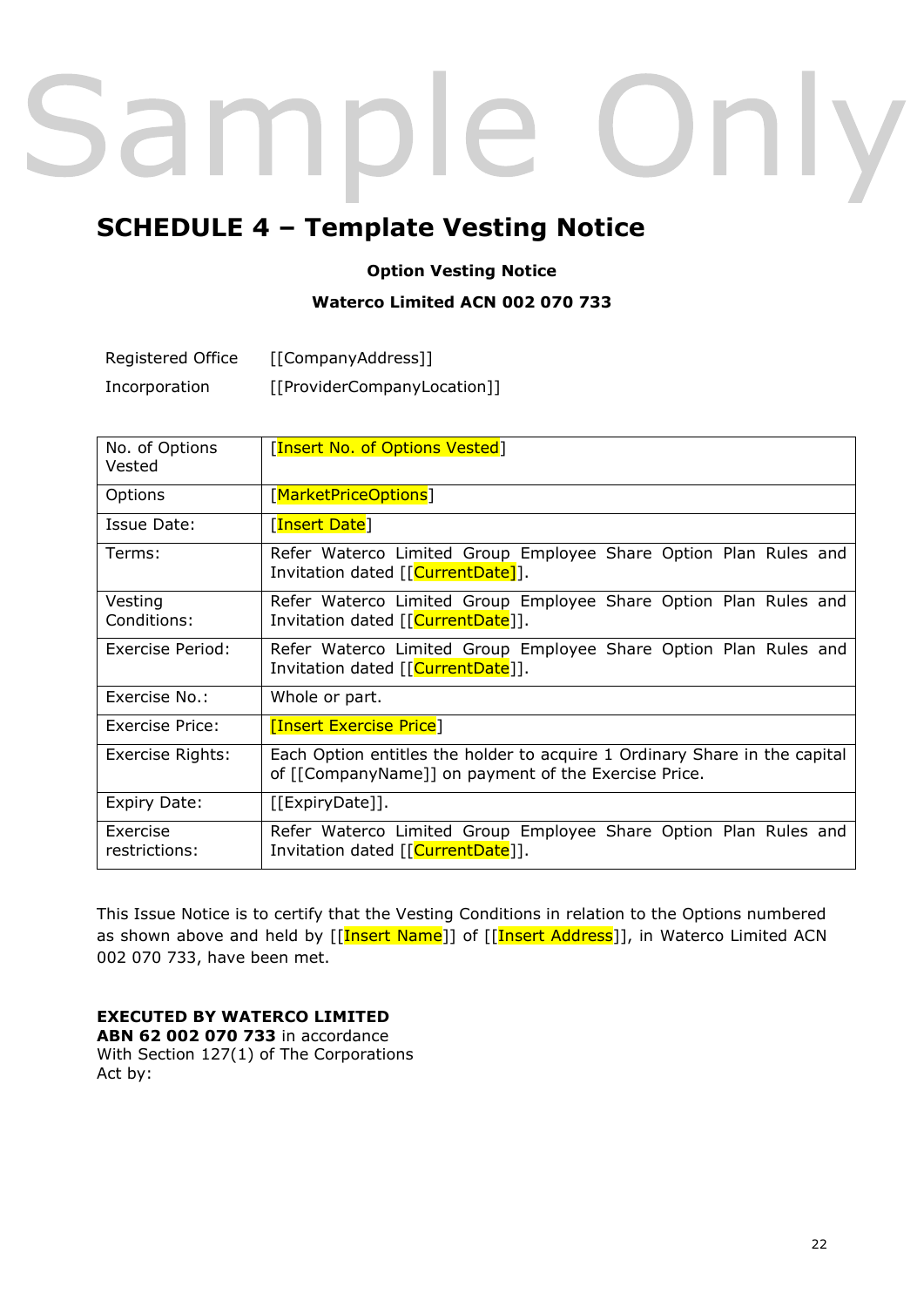# Sample Only

Signature of Director

Signature of Director/Company Secretary

Full Name (Print)

Full Name (Print)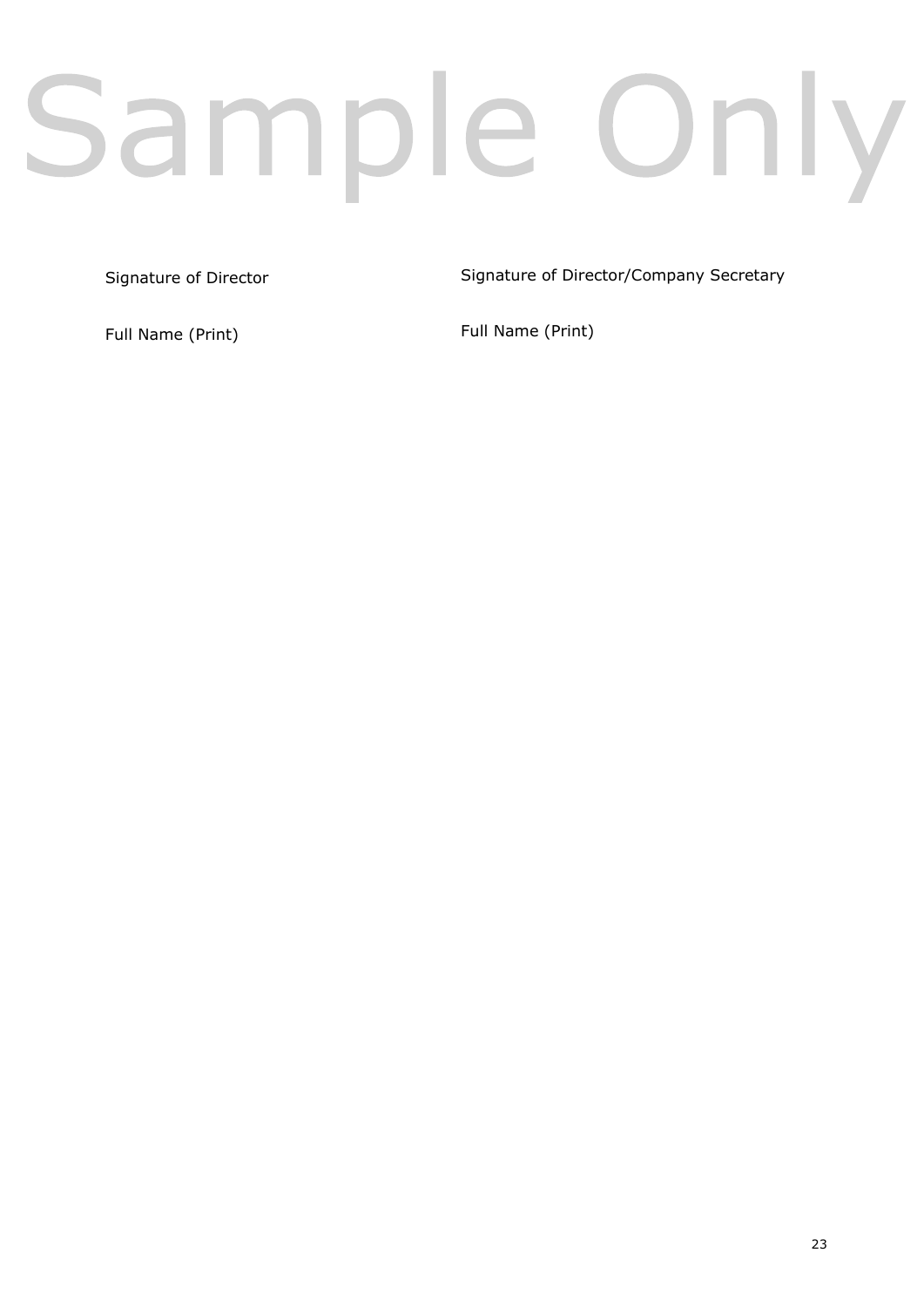# <span id="page-23-0"></span>**SCHEDULE 5 – Template Exercise Notice**

**Waterco Limited Group Employee Share Option Plan** – **Options**

**Exercise Notice**

| TO:        | Waterco Limited ACN 002 070 733 (Company) |
|------------|-------------------------------------------|
| ATTENTION: | [[CompanyContactName]]                    |

# **Section A: Personal details (please use block letters)**

TFN: …………………………………………………………………… MR/MRS/MISS/MS: …………………………………………………………………… FULL ADDRESS: …………………………………………………………………… …………………………………………………………………… ……………………………………………………………………

# **Section B: Options being exercised**

I, the individual named in Part A of this Exercise Notice, hereby Exercise ......................................................................................... (insert number) Vested [MarketPriceOptions] at \$[Insert Exercise Price], as per the Options issued to me on or about [[CurrentDatePlus30]].

The total payment required is \$ ......................................(multiply the number of Options being exercised by  $\frac{1}{2}$ [Insert Exercise Price]).

**Please note**, except with the prior approval of the Board, the Options issued on or about [[CurrentDatePlus30]] must be exercised in whole.